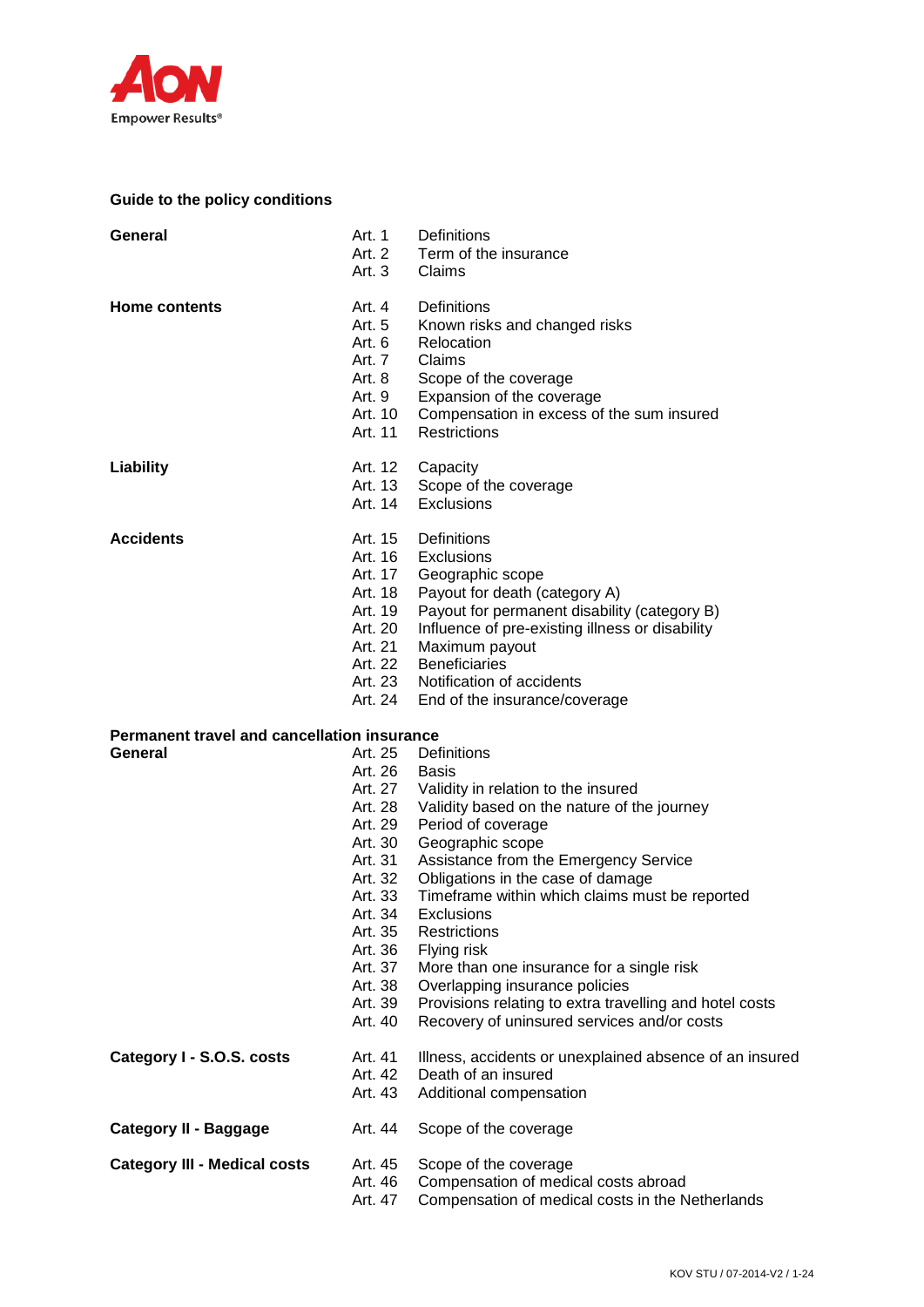

# **COVERAGE UNDER THE STUDENT PACKAGE Accompanying and forming an integral part of Specific Terms & Conditions KOV STU**

| <b>HOME CONTENTS</b>        |                                                                                                                                                                       | Sums insured per event                               |
|-----------------------------|-----------------------------------------------------------------------------------------------------------------------------------------------------------------------|------------------------------------------------------|
| Conditions:                 | Expanded coverage to include theft after forced entry into the building and/or the premises used<br>by the insured                                                    | See policy document<br>(maximum sum insured €25,000) |
| Restrictions:               | Theft of personal adornments                                                                                                                                          | €2.500                                               |
|                             | Theft of cash and/or negotiable instruments                                                                                                                           | €500                                                 |
| Policy excess for each case |                                                                                                                                                                       | €50                                                  |
|                             | <b>LIABILITY, PRIVATE</b>                                                                                                                                             | Sums insured per event                               |
| Conditions:                 | Including coverage for performing work during a study-related work placement                                                                                          | €1,000,000                                           |
| Restrictions:               | Coverage for favours                                                                                                                                                  | €2.500                                               |
| Expansion:                  | Coverage for voluntary assistance                                                                                                                                     | €12,500                                              |
| Policy excess for each case |                                                                                                                                                                       | €50                                                  |
| <b>ACCIDENTS, PRIVATE</b>   |                                                                                                                                                                       | Sums insured per event                               |
| Conditions:                 | In the case of death resulting from an accident<br>In the case of permanent disability (maximum)<br>Costs of retraining in the case of permanent disability (maximum) | €2.500<br>€25,000<br>€25,000                         |

NOTE: This list is not exhaustive. See the Terms & Conditions for further restrictions and expansions.

| PERMANENT PRIVATE TRAVEL (OPTIONAL)                                                                                               |                                                                        |
|-----------------------------------------------------------------------------------------------------------------------------------|------------------------------------------------------------------------|
| Category I<br><b>SOS costs</b><br>The Company will only compensate the following costs, subject to the maximum amounts specified, | Sums insured (p.p. per trip, unless<br>stated otherwise)               |
| if those costs are necessary in connection with:                                                                                  |                                                                        |
| Illness, accidents or unexplained absence of an insured<br>a.                                                                     |                                                                        |
| Extra costs of accommodation                                                                                                      | €75 p.p. per day, max. €750                                            |
| Extra costs for a return journey to the Netherlands                                                                               | Cost                                                                   |
| Costs of return by air ambulance                                                                                                  | Cost                                                                   |
| Costs of hospital visits                                                                                                          | €75 per policy per trip                                                |
| Costs of travelling relatives in life-threatening situations:                                                                     |                                                                        |
| Travelling costs (max. 2 relatives)                                                                                               | Cost                                                                   |
| Accommodation costs (max. 2 relatives/max. 10 days)                                                                               | €75 p.p. per day                                                       |
| Costs of search and rescue                                                                                                        | Cost                                                                   |
| Death of an insured<br>b.                                                                                                         |                                                                        |
| Costs of transporting remains or                                                                                                  | Maximum of €3.750                                                      |
| Costs of funeral or cremation abroad incl. travelling costs for 2 relatives                                                       | Maximum of the costs of transporting the<br>remains to the Netherlands |
| Extra travelling costs for household members/travelling companion                                                                 | Cost                                                                   |
| The Company will also compensate the following costs if they result from an event insured in this category                        |                                                                        |
| <b>Telecommunication costs</b>                                                                                                    | €75 per event                                                          |
| <b>Category II</b><br><b>TRAVEL BAGGAGE (First Loss)</b>                                                                          | Sums insured (p.p. per trip, unless<br>stated otherwise)               |
| Theft, loss or damage of travel baggage, sum insured                                                                              | €750                                                                   |
| Including:                                                                                                                        |                                                                        |
| Photo, film, video and computer equipment<br>$\bullet$                                                                            | €375                                                                   |
| Valuables<br>$\bullet$                                                                                                            | €150                                                                   |
| Contact lenses and glasses;<br>$\bullet$                                                                                          | €150                                                                   |
| Travel documents                                                                                                                  | Cost                                                                   |
| Goods purchased during the trip<br>$\bullet$                                                                                      | €150                                                                   |
| Gifts for third parties<br>$\bullet$                                                                                              | €150                                                                   |
| Policy excess per policy per trip                                                                                                 | €50                                                                    |
| <b>Category III</b><br><b>MEDICAL COSTS</b>                                                                                       | Sums insured (p.p. per trip, unless<br>stated otherwise)               |
| Illness or accident of the insured, compensation for medical costs:                                                               |                                                                        |
| abroad                                                                                                                            |                                                                        |
| costs of doctors and hospitals<br>$\bullet$                                                                                       | €1,250                                                                 |
| crutches/wheelchairs purchased/rented<br>$\bullet$                                                                                | €100                                                                   |
| prosthetics needed as a result of an accident<br>$\bullet$                                                                        | €250                                                                   |
| costs of dental care resulting from an accident<br>$\bullet$                                                                      | €250                                                                   |
| costs of dental care resulting from other emergency treatment<br>$\bullet$                                                        | €250                                                                   |
| In the Netherlands                                                                                                                |                                                                        |
| costs of doctors and hospitals<br>$\bullet$                                                                                       | €500                                                                   |
| crutches/wheelchairs purchased/rented<br>$\bullet$                                                                                | €100                                                                   |
| costs of follow-up treatment<br>$\bullet$                                                                                         | €500                                                                   |
| costs of dental care resulting from an accident                                                                                   | €250                                                                   |
| costs of dental care resulting from other emergency treatment                                                                     | €250                                                                   |
| <b>Policy excess</b>                                                                                                              | None                                                                   |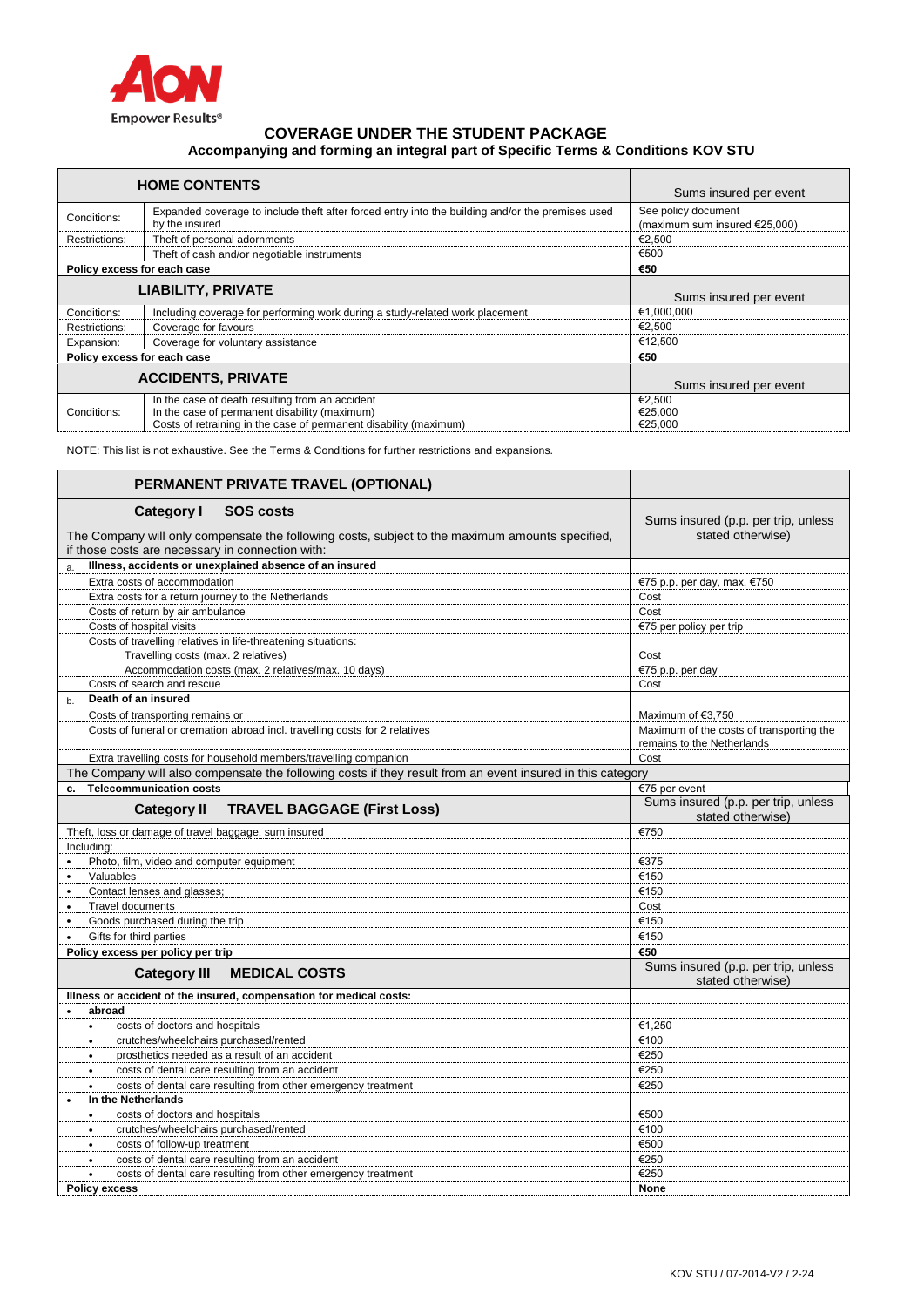

# **TERMS & CONDITIONS FOR STUDENT INSURANCE KOV STU**

*In case of doubt or discussion, the stipulations in the Dutch version shall apply.*

The Specific Terms & Conditions described below apply only if the policy document shows that the relevant part is included in the coverage. Where these Specific Terms & Conditions differ from the provisions in the applicable General Terms & Conditions (KOV ALG), the provisions set out in these Specific Terms & Conditions apply.

## **General**

# **Art. 1 Definitions**

### **1.1 Partner**

Spouse of the insured or the person with whom the insured is cohabiting on a permanent basis.

### **1.2 Student**

A person studying in a day-time programme at an institute for senior secondary vocational education, higher vocational education or academic higher education who is not older than 35.

### **1.3 Insured**

The student and his or her spouse or the person with whom the student is cohabiting on a permanent basis as a household; his or her underage children, including adoptive, foster and stepchildren. If the insurance is taken out for a single, the insured is the student himself or herself.

### **Art. 2 Term of the insurance**

#### **2.1 End of the insurance**

Notwithstanding other causes for termination, the insurance will end:

a. as soon as the insured turns 36 years of age;

b. with effect from the next end date of the contract after the insured ends his or her daytime studies at an institute for secondary education, higher education or academic higher education.

### **Art. 3 Claims**

#### **3.1 Other insurance policies**

If the damage, costs or loss is covered by another insurance policy, whether of a prior or later date, the Company is only obliged to provide compensation insofar as that other policy does not entitle the insured to compensation. A policy excess under an insurance policy taken out elsewhere does not qualify for compensation.

### **Home contents**

### **Art. 4 Definitions**

### **4.1 Extensions and remodelling**

Without prejudice to other situations, a building is being extended or remodelled as long as it is not fully glazed, draught-proof and watertight and not fitted with locks/closing mechanisms, heating, water supply and sanitary and kitchen facilities that are ready for use.

## **4.2 Audio, visual and computer equipment**

All equipment (with the exception of musical instruments) that records, plays, receives and/or transmits sounds and/or images, such as television sets, radios, photo/filming/video equipment, house telephones and mobile telephones, and the peripheral equipment and sound and/or image carriers belonging with the equipment.

Computer equipment is understood to mean all equipment that is suitable for entering/retrieving or storing data, such as PCs and laptops, and the peripheral equipment belonging with that equipment. The data carriers and standard software are deemed to be part of the equipment.

#### **4.3 Current value or replacement value**

The sum needed to acquire objects of the same type, quality, condition and age.

### **4.4 Money and negotiable instruments**

Money is understood to mean coins and banknotes that serve as legal tender. Negotiable instruments are understood to mean all instruments to which a particular monetary value is attributed on the market, including cheques, giro cheques, debit cards and credit cards.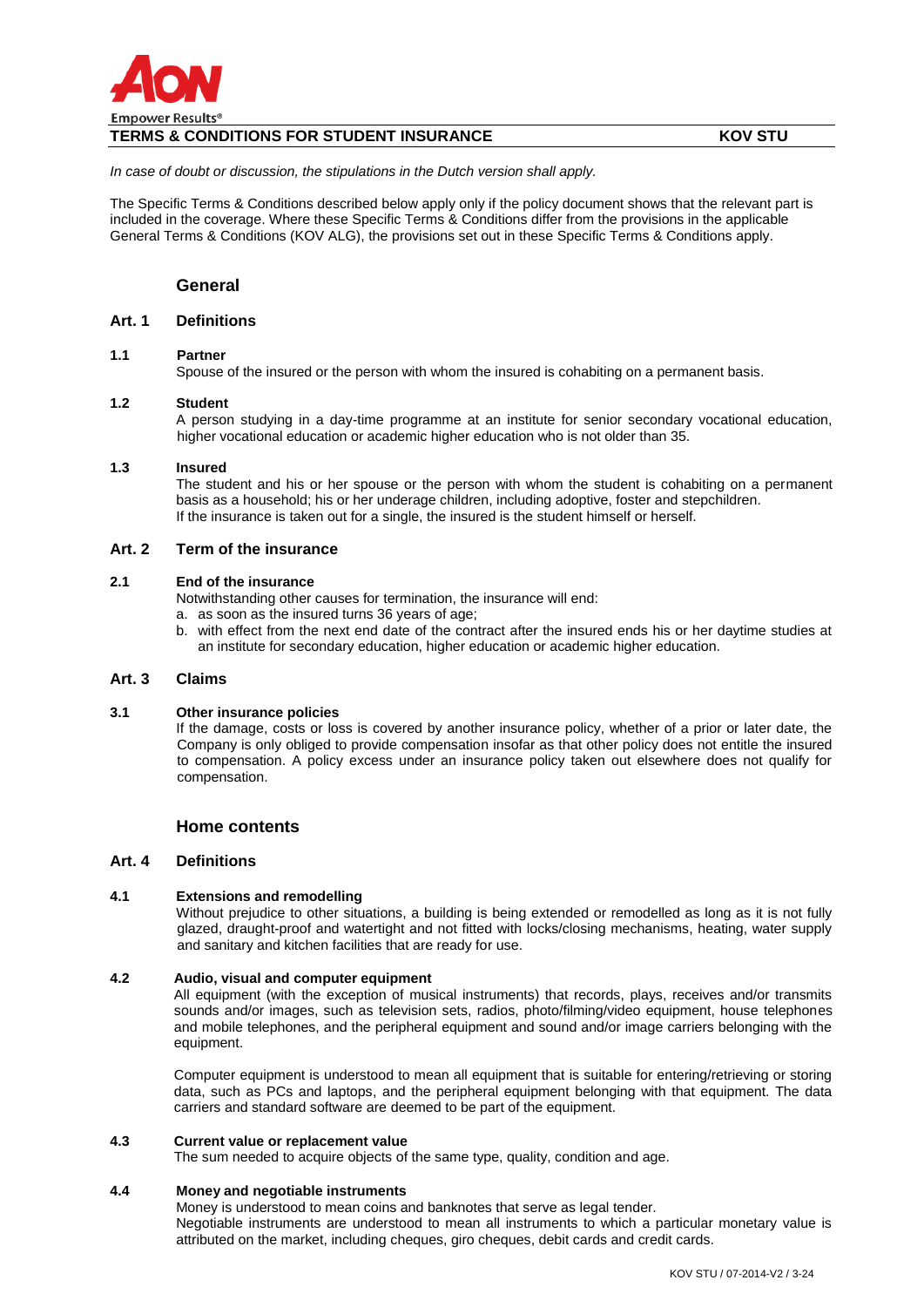

Empower Results<sup>®</sup>

# **4.5 Tenant's fixtures and fittings**

All modifications and improvements made for an insured's expense to a home rented by that insured, such as heating, kitchen and sanitary fittings, woodwork, parquet floors, sheds and fencing, as well as the costs of repairing and replacing wallpaper, whitewash and paintwork in that home.

### **4.6 Home contents**

All movable property that belong to the private household of the policyholder and the persons forming a permanent household with him or her, including:

aerials, sun blinds and roller shutters insofar as they are attached to the home;

motor vehicles with an engine displacement of less than 50 cc;

Bicycles, mopeds and motor-assisted bicycles only qualify as home contents while they are located in the home.

- tools, including tools for practising a profession in employment;
- motorised mowers, children's toys and similar consumer items with a top speed of 16 kilometres per hour;
- small pets:
- similar objects as those described above that belong to another person than an insured but that are temporarily in the care, custody or control of an insured, provided that those objects are not insured elsewhere;
- swimming pools and/or Jacuzzis with all accompanying appliances (unless insured under the homeowner's insurance policy).

with the exception of:

- money and negotiable instruments
- motor vehicles (with the exception of motor vehicles with an engine displacement of less than 50 cc), caravans, trailers, boats, aircraft and parts and accessories for those vehicles, boats and aircraft.

### **4.7 Personal adornments**

Jewellery, including watches, manufactured for the purpose of being worn on the person and that are made in whole or in part from precious or other metal, stones, minerals, ivory, coral or blood coral or other similar substances, including pearls.

#### **4.8 New-for-old value**

The sum needed to acquire new objects of the same type and quality.

#### **4.9 Home**

The building or part thereof that is specified in the policy document and in which the insured lives, including the related lockable outbuildings such as garages, sheds, etc.

### **Art. 5 Known risks and changed risks**

- **5.1** The description of the risk in the policy document is deemed to have originated with the policyholder.
- **5.2** The Company deems itself to be sufficiently aware of the location, constructional nature, construction, layout, heating and lighting and the use of the home containing the contents as they were when the insurance was taken out, including the adjoining premises.
- **5.3** In connection with the home specified in the policy document and containing the contents, the insured is at liberty to perform extensions, remodelling, enlargements, demolitions, internal relocations and other modifications, provided that they remain within the limits set out in the policy description.
- **5.4** The insured is obliged to notify the Company in writing of any changes in the constructional nature or designated use within 60 days after those changes occur. During that time, the insurance will remain in place for the changed risk. After that time, the insurance will remain in place if the Company has reported in writing that it wishes to continue the insurance.

### **Art. 6 Relocation**

- **6.1** If the home contents have been moved to another address, the insured is obliged to notify the Company within 30 days. If the insured does not fulfil this obligation, his or her right to compensation will lapse.
- **6.2** While the relocation is underway, though subject to a maximum of 30 consecutive days, the insurance is fully valid both at the original address and the new address.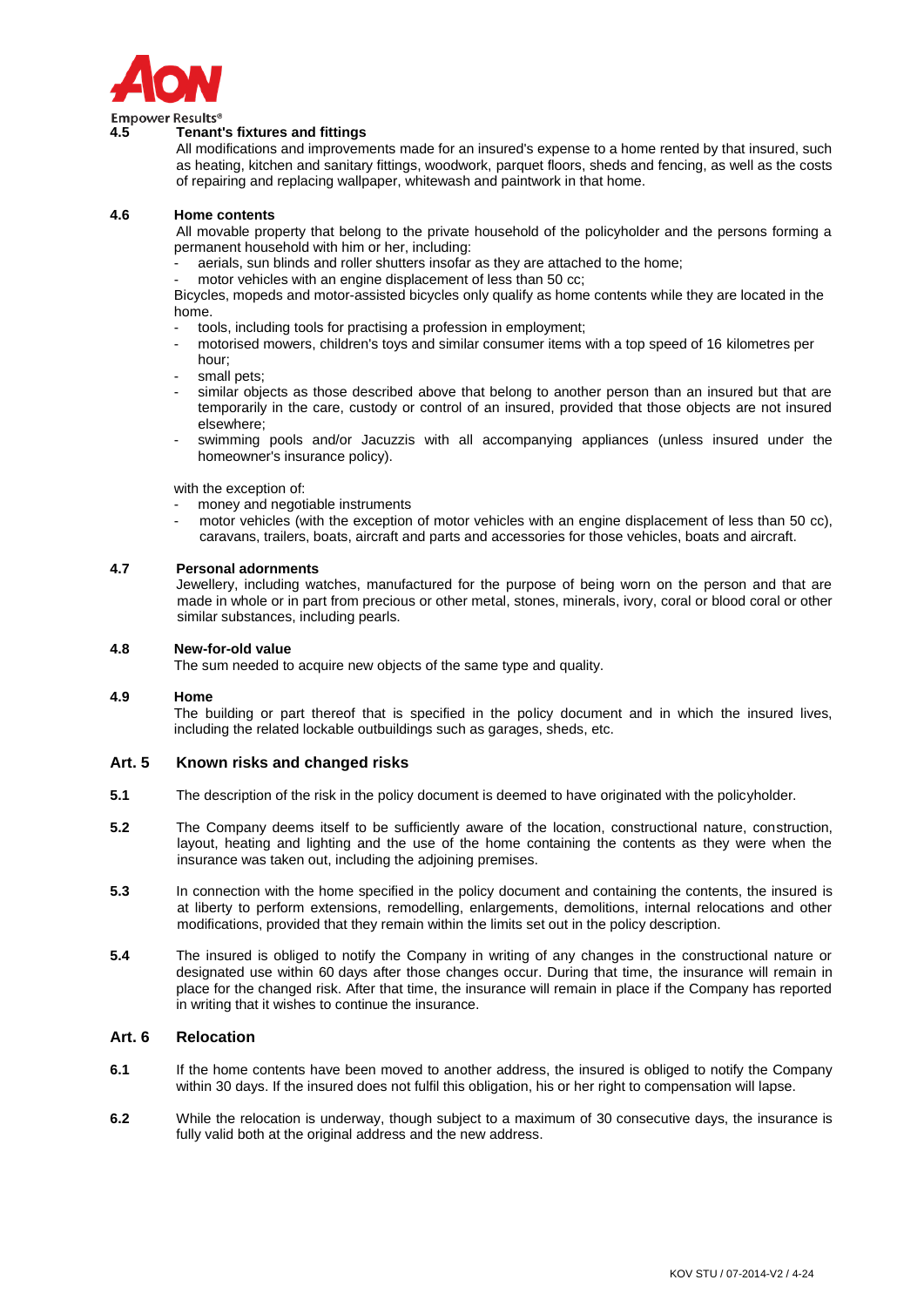

### **7.1 Claim assessment**

The scope of the claim will be assessed at the difference between the new-for-old value of the damaged object immediately prior to the damage and the debris immediately following the damage or, if less, the amount of the costs of the repairs, if applicable plus any impairment caused by the damage that is not remedied by the repairs. For the following objects, the compensation will at all times be assessed based on current value:

- a. objects with a current value that is less than 40% of the new-for-old value;
- b. objects not used for the purpose for which they were intended;
- c. motor vehicles with an engine displacement of less than 50 cc, caravans, trailers, boats, aircraft and parts and accessories for those vehicles, boats and aircraft.
- d. aerials and sun blinds;
	- e. objects with value as antiques or rarities.

#### **7.2 Underinsurance**

If the sum insured is less than the value taken as the point of departure for purposes of the claim assessment, compensation for the assessed damage and costs will be paid in the proportion in which the sum insured relates to that value immediately prior to the event and subject to the applicable maximum values.

The consultancy costs for assessing damage and costs will also be compensated in full in the case of underinsurance, though with due observance of the provisions set out in Article 11 of the applicable General Terms & Conditions.

#### **Art. 8 Scope of the coverage in the home**

The insurance covers material damage to the home contents caused by any of the events described below. For events described in Article 8.1 to Article 8.5, this includes damage caused by the nature of or defect in the insured object.

- **8.1** a. Fire (see more detailed descriptions in the General Terms & Conditions) or fire in neighbouring premises.
	- b. Scorching, singeing or melting.
- **8.2** Fire extinguishing.
- **8.3** Smoke or soot, if emitted suddenly by a heating installation connected to a chimney of the home.
- **8.4** Explosions (see more detailed descriptions in the General Terms & Conditions).
- **8.5** a. Lightning strikes, whether or not resulting in fire.
	- b. Induction resulting from lighting strikes causing overvoltage in the electricity grid and/or in electrical or electronic appliances.
- **8.6** Storms (see more detailed descriptions in the General Terms & Conditions).
- **8.7** Theft from the insured's home is only insured if preceded by housebreaking into the building and/or the spaces of that building used by the insured.
- **8.8** Vandalism committed by a person who entered the home unlawfully.
- **8.9** Water damage caused by water or steam flowing unforeseen from:
	- a. feed pipes or drain pipes located in or outside the home;
	- b. installations or appliances connected to those feed pipes or drain pipes;:
	- c. a heating installation;
	- d. aquarium or water-filled sitting or sleeping furniture, if resulting from a sudden defect.
	- In the case of these types of insured water damage, the insured is also entitled to compensation for:
	- e. the costs of tracing the defect, breaking and repair work to walls, floors and other parts of the home;
	- the costs of repairing the pipes, installations and appliances.

These costs only qualify for compensation insofar as they are for the expense of the insured as a tenant.

Water damage stemming from poor maintenance or structural defects is not insured.

**8.10** Precipitation (rain, snow, hail, meltwater) entering the home unforeseen, except where the precipitation entered the home through open windows, doors or hatches.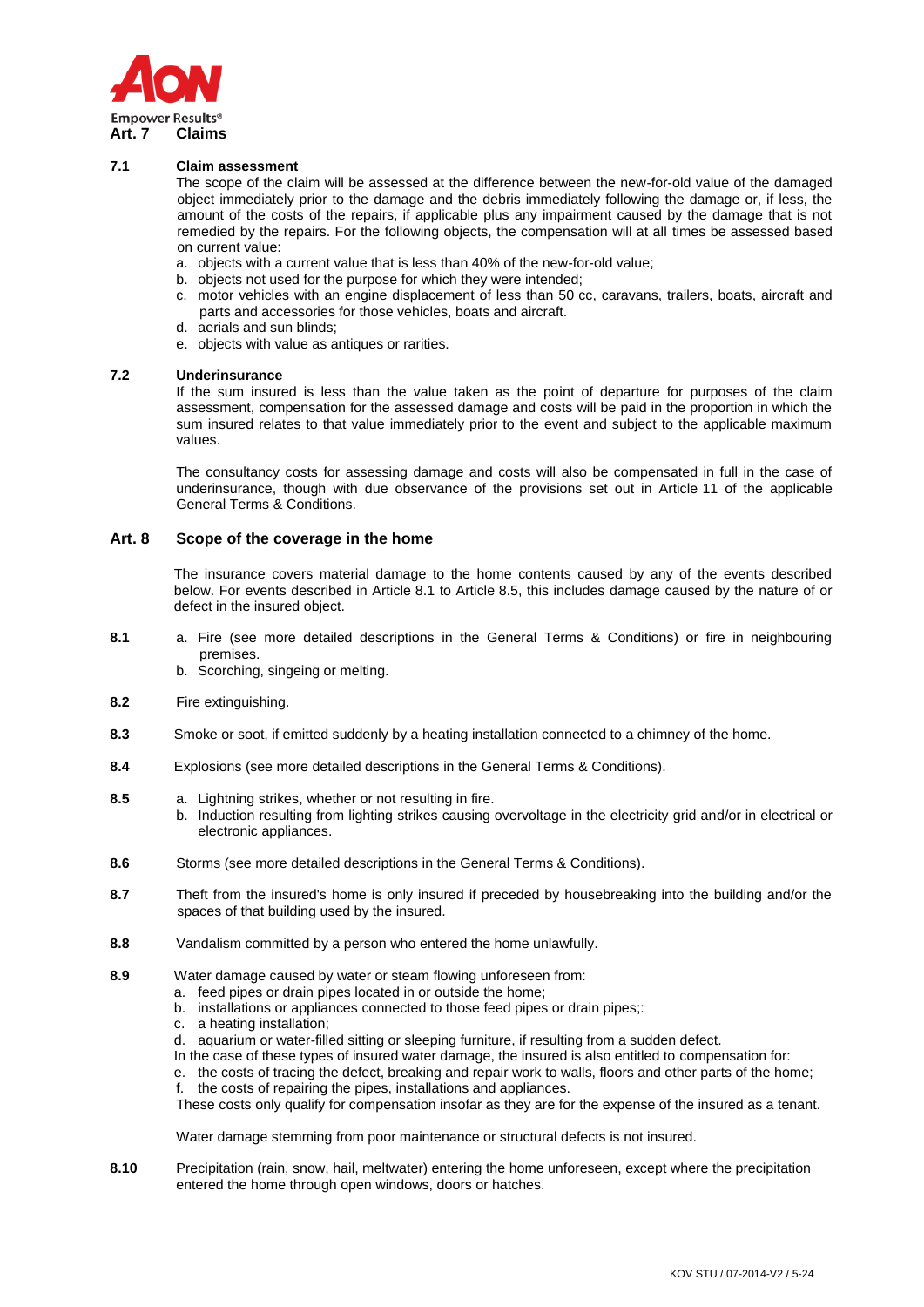

**8.11** Collapse of the building caused by excess pressure from snow.

This insurance does not cover damage by pressure from snow if the collapse is attributable to faults in the design, construction or execution, use of incorrect or substandard materials and/or poor or overdue maintenance.

- **8.12** Damage from hail, with the exception of damage to glass or plastic parts intended for daylight access.
- **8.13** Frost damage caused by freezing in:
	- a. water pipes and connected installations or appliances;
	- b. a central heating installation.
	- In the case of these types of insured frost damage, the insured is also entitled to compensation for:
	- c. the costs of tracing the defect, breaking and repair work to walls, floors and other parts of the home;
	- d. the costs of repairing the pipes, installations and appliances.

These costs only qualify for compensation insofar as they are for the expense of the insured as a tenant.

This insurance does not cover damage caused by frost if the freezing is attributable to negligence or carelessness with respect to the proper precautions.

- **8.14** Oil flowing unforeseen from fixed pipes, reservoir or tanks for oil-fired heating installations, provided that those installations are hooked up to a chimney.
- **8.15** Violent robbery or violent extortion.
- **8.16** Major or minor riots or disturbances (see more detailed descriptions in the General Terms & Conditions).
- **8.17** Looting or disturbances in connection with strikes.
- **8.18** Collisions with vehicles or boats and resulting lost loads or cargoes.
- **8.19** Aircraft (see more detailed descriptions in the General Terms & Conditions).
- **8.20** Air pressure resulting from starting and/or testing aircraft or spacecraft or the breaking of the sound barrier.
- **8.21** Meteorite impact.
- **8.22** Falling trees or broken branches.
- **8.23** Falling cranes or piledriving rigs or parts becoming separated from such cranes or rigs.
- **8.24** Glass fragments resulting from broken windows or mounted mirrors.
- **8.25** Broken aquarium/terrarium. This insurance covers damage to the aquarium or terrarium and its contents.

### **Art. 9 Expansion of the coverage**

- **9.1** Insofar as the sum insured permits, this insurance also covers the following in the home specified in the policy document:
	- a. home contents belonging to third parties: for all events described in Article 8, insofar as not insured, or not sufficiently insured by the owner;
	- b. the contents of fridges and freezers, subject to a maximum of  $\epsilon$ 1,250 per event: for decay caused by outages of more than 6 consecutive hours in the supply of electricity or by defects in the fridge or freezer itself;
	- c. cash and negotiable instruments: for all events described in Article 8, if owned by the insured or in the care, custody or control of the insured, insofar as they were not located in outbuildings of the home or in private storage areas in the apartment building, subject to a maximum of €500 per event. Theft of cash or negotiable instruments is also understood to mean theft of financial transaction cards issued and guaranteed by a bank domiciled in the Netherlands, including credit cards, debit cards and prepaid chip cards, followed by unlawful collection or payment using those cards, insofar as the resulting damage is not borne by the bank but is for the insured's expense;
	- d. boats and trailers, including loose parts and accessories of motor vehicles, caravans, trailers and boats: for all events described in Article 8, if intended for private use, subject to a maximum of €1,250 per event;
	- e. professional equipment in the home and/or outbuildings. This also includes materials, tools and work clothes intended for use in carrying out the insured's profession. The Company will compensate the damage based on the current value, subject to a maximum of  $\epsilon$ 1,000 per event and only if the damage is for the insured's expense;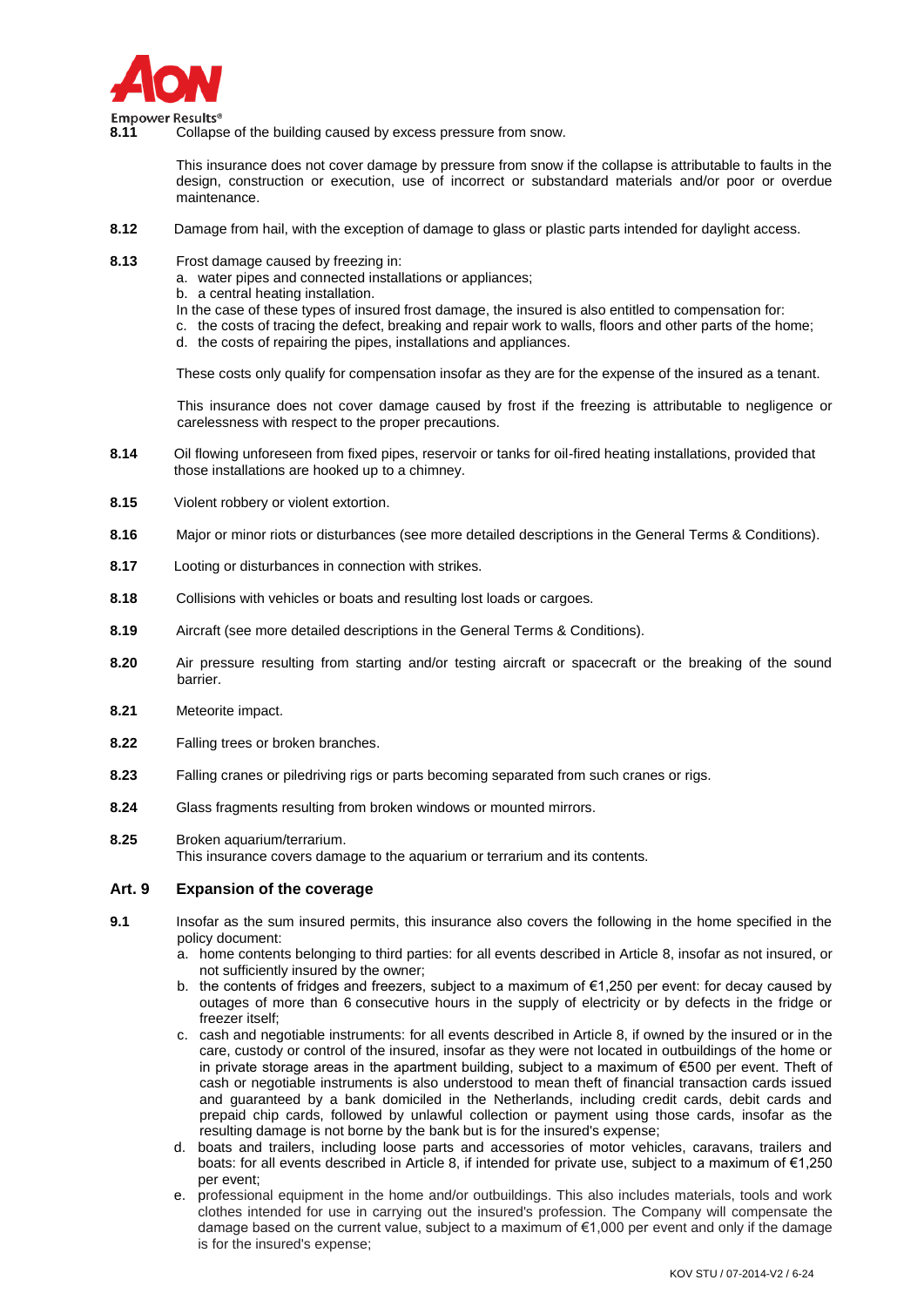

- f. medical equipment that has been given in loan and is present in the home and that is part of the private household contents. The Company will compensate the damage based on the current value, subject to a maximum of €10,000 and only if the damage is for the insured's expense. The Company is entitled to settle the claim directly with the lender if applicable.
- **9.2** Besides in the home specified in the policy document, the home contents are also insured:
	- a. communal areas of the building in which the home is situated: for all events described in Article 8, though for theft and vandalism only if the perpetrators forced entry into the building from outside;
	- b.1 on balconies and galleries, in gardens or yards or under canopies belonging to the home: for all events described in Article 8, with the exception of precipitation, theft and vandalism;
	- b.2 however, garden furniture, gardening tools, flagpoles, laundry, clothes racks and lights that are owned by the insured and that are in the garden or on the balcony of the home are also insured against theft and vandalism;
	- c. in the locations described in item b of Article 9.2, insofar as sun blinds, roller shutters and aerials are concerned and insofar as they are mounted on or near the home: for all events described in Article 8;
	- d. in the locations described in item b of Article 9.2, insofar as tenants' fixtures and fittings are concerned and insofar as these include sheds and fencing: for all events described in Article 8, though for damage caused by storms subject to a policy excess of €100 per event.
- **9.3** If the insured's home contents are situated elsewhere in the Benelux or Germany that is outside the home, for at most a period of three consecutive months, those contents are also insured:
	- a. in permanently occupied homes constructed from stone with a hard covering: for all events described in Article 8;
	- b. in other buildings (with the exception of beach cabins): for all events described in Article 8, though for theft only if the perpetrators forced entry into the building from outside;
	- c. elsewhere, for example in the open air, in tents, in caravans on boats in beach cabins: only for fire, scorching, singeing, melting, fire extinguishing, lightning strikes, explosions, aircraft, violent robbery or extortion. In cars (not trailers) - if properly locked - also for theft following forced entry into the car; the maximum compensation is €250;
	- d. during relocation or transport to or from a place of repair or storage: also for damage caused by accidents involving the vehicle, or by incorrect use of or defect in any tool used for loading or unloading.
- **9.4** If the insured's home contents are situated elsewhere in Europe that is outside the Benelux or Germany and that is outside the home, for at most a period of three consecutive months, those contents are also insured for fire, fire extinguishing, lightning strikes and explosions. The maximum compensation is 10% of the sum insured.
- **9.5** In the case of theft, extortion or robbery where the keys to the home are also taken, the locks may be replaced. This coverage is subject to a maximum of €250 per event. However, the locks must in fact be replaced.

## **Art. 10 Compensation in excess of the sum insured**

- **10.1** In the event of an insured event, the Company will provide compensation in excess of the sum insured for: a. prevention costs (see more detailed descriptions in the General Terms & Conditions).
	- b. expert's costs (see more detailed descriptions in the General Terms & Conditions).
- **10.2** In the event of an insured event, the Company will provide compensation up to 10% of the sum insured per element:
	- a. costs of debris removal (see more detailed descriptions in the General Terms & Conditions).
	- b. tenant's fixtures and fittings;
	- c. appliances and/or installations of public utilities companies and other public companies, if mounted into the home. This damage only qualifies for compensation if it is not covered by another insurance policy;
	- d. extra costs: the costs that must within reason be incurred for hotels or guesthouses, living expenses and storage and transportation of the home contents made necessary by an event covered by the policy. In addition, a maximum of €500 will be paid out for necessary costs.

The elements listed in items b and c of Article 10.2 only qualify for compensation insofar as the costs listed are for the expense of the insured as a tenant.

**10.3** In the event of an insured event, the Company will provide compensation up to 20% of the sum insured for garden layout: This is understood to mean the costs of repairing the garden layout, plants and paving belonging to the garden of the home specified in the policy document.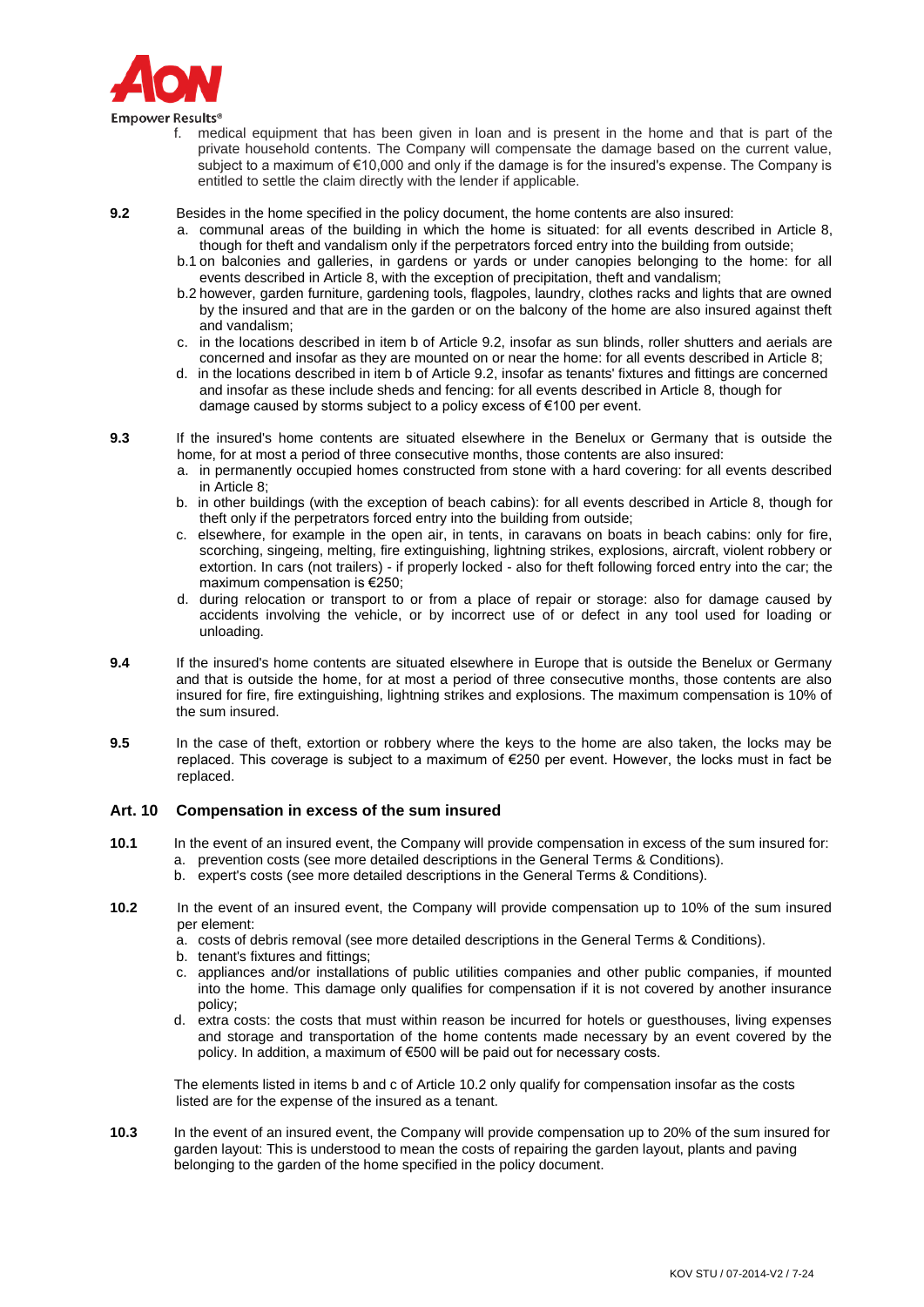

- **11.1** In the case of theft of personal adornments, a maximum of €2,500 will be compensated per event, if the sum insured permits. If the home contents are covered by multiple insurance policies, the amount will be lowered proportionately to the respective sums insured.
- **11.2** In the case of damage caused by water, steam or precipitation, the following are excluded from coverage:
	- a. damage caused by wear and tear, poor maintenance or structural defects;
	- b. damage caused by moisture permeability of floors or walls or in basements;
		- c. damage caused by ground water, except where the water penetrated through drain pipes or connected appliances or installations.
- **11.3** Damage to electrical appliances or parts thereof caused by scorching, singeing or melting as a result of shortcircuiting, overheating or burning out is excluded from coverage.
- **11.4** This insurance does not cover damage caused by polluted and/or decay-causing substances transported through the air from elsewhere or by acid deposition (which is understood to mean substances deposited from the air that directly or indirectly influence the acidity of the soil or surface water).

### **11.5 Excess**

For each case of household contents' damage, an excess of  $\epsilon$  50 per event applies.

### **Liability**

### **Art. 12 Capacity**

This insurance covers liability on the part of the insured in a private capacity. It does not cover liability relating to the conduct of a primary or secondary business or profession or the performance of paid manual labour.

These capacity-related restrictions do not apply to:

- a. insured who perform work as part of a work placement during their studies.
- b. the children described in Article 1 for the category General, if they carry out work, whether paid or unpaid, for others besides the insured during their holidays or in their spare time;
- c. an insured in the performance of any of the professions listed below or while carrying out resulting paid manual or other labour:
	- qeriatric care worker example that the demonstrator
	- dietician poll-taker
	-
- 
- 
- spiritual counsellor/minister musical conductor or choirmaster
	- childcarer/host parent social worker;
- d. an insured while carrying out unpaid volunteer work;
- e. voluntary assistance.

This insurance does not cover claims on the part of the employer/principal, his/her/its successors in title or surviving dependants that are based on damage caused in the performance of the work described in items a to e of Article 12.

### **Art. 13 Scope of the coverage**

### **13.1 Liability/damage**

The insurance covers liability on the part of the insured, in their capacity as set out above, for damage that was caused or occurred while the insurance was in place, subject to a maximum for all the insured together of the amount per event specified in the policy document.

All references in these Terms & Conditions to damage are understood to mean bodily injury and/or material damage.

- a. Bodily injury: Bodily injury is understood to mean: damage caused by injury or harm to a person's health, whether fatal or otherwise, including the damage resulting therefrom;
- b. Material damage: Material damage is understood to mean: damage caused by harm to and/or destruction and/or loss of objects belonging to persons other than the insured, including the damage resulting therefrom.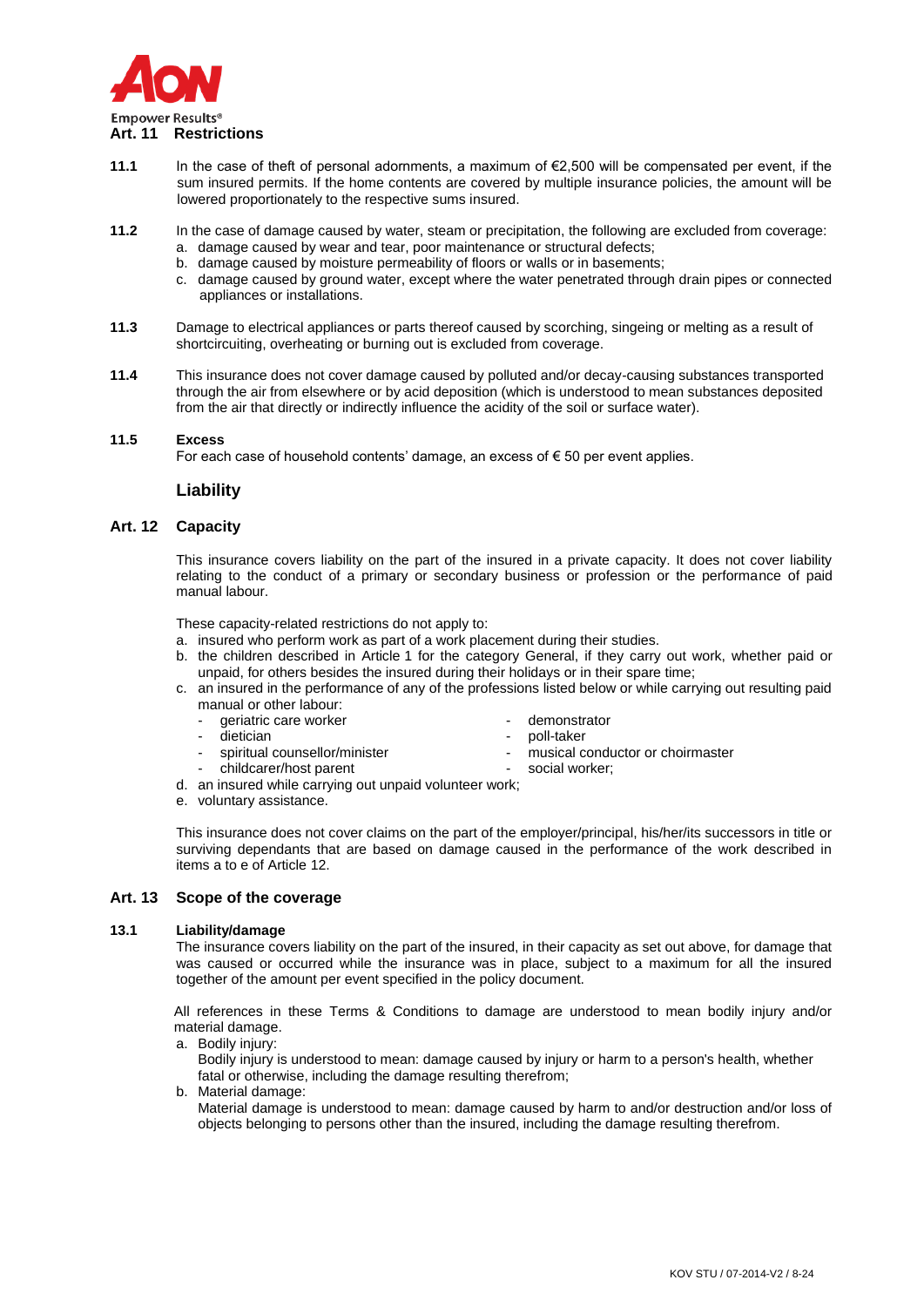

### **13.2 Mutual liability**

The liability of the insured described above in relation to one another is only insured insofar as the insured in question suffer bodily injury and insofar as those insured do not have any other claims in connection with the event.

No compensation will be provided if the party making the claim is not a natural person directly involved in the event or his or her surviving dependants.

This insurance covers liability on the part of an insured in respect of household staff during the performance of their work, including liability for material damage.

#### **13.3 Costs of legal proceedings and statutory interest**

Compensation will be paid on top of the sum insured for:

- a. the costs of procedural and legal assistance that are incurred with the approval of or at the request of the Company;
- b. the statutory interest on the claims insured.

#### **13.4 Security**

If, to protect the interests of the injured parties, a government authority requires monetary security in connection with damage covered by the insurance, the Company will provide that security, subject to a maximum of 10% of the sum insured.

The insured are obliged to authorise the Company to reclaim the security as soon as it is released, and to provide their full cooperation to ensure that the security is refunded.

#### **13.5 Immovable property**

This insurance covers the following with regard to immovable property:

- a. liability on the part of the policyholder or of an insured living with the policyholder, in his or capacity as owner of:
	- 1. the building or houseboat in which he or she resides, including the related structures, even if part of the object is let out;
	- 2. a home or houseboat, including the related structures, in which he or she previously resided or in which he or she will reside in the future;
	- 3. a second home or houseboat, holiday home, static caravan or cabin on an allotment complex situated in Europe, provided that that object is not intended exclusively to be let to third parties;
- b. liability of the part of an insured for damage to the holiday home rented by him or her for holiday purposes or to the contents of that holiday home, caused by fire or water flowing from the pipes, fittings or appliances in the home as a result of a sudden uncertain event;
- c. liability of an insured for damage caused by an aerial or dish antenna, including for damage caused to a building or houseboat that the insured has rented and in which he or she resides.

The exclusion described in Article 14.2 (care, custody or control) does not apply to the provisions set out in items b and c of Article 13.5.

#### **13.6 Favours**

If an insured causes damage to others besides the insured for which he or she is not liable on the grounds that his or her actions were performed as a favour, the Company will nevertheless provide compensation up to a maximum of €2,500 per event.

### **13.7 Voluntary assistance**

The Company will provide compensation, subject to a maximum of €12,500 per event, for damage to other persons besides the insured, caused while providing assistance, free of charge, to prevent:

- a. death or bodily injury, or
- b. imminent damage to objects of an insured.

Civil law serves as the standard for claim settlements. No compensation will be provided if the claim is filed by any person other than the natural person directly injured or his or her surviving dependants.

#### **13.8 Excess**

For each case of damage liability, an excess of  $\epsilon$  50 per event applies.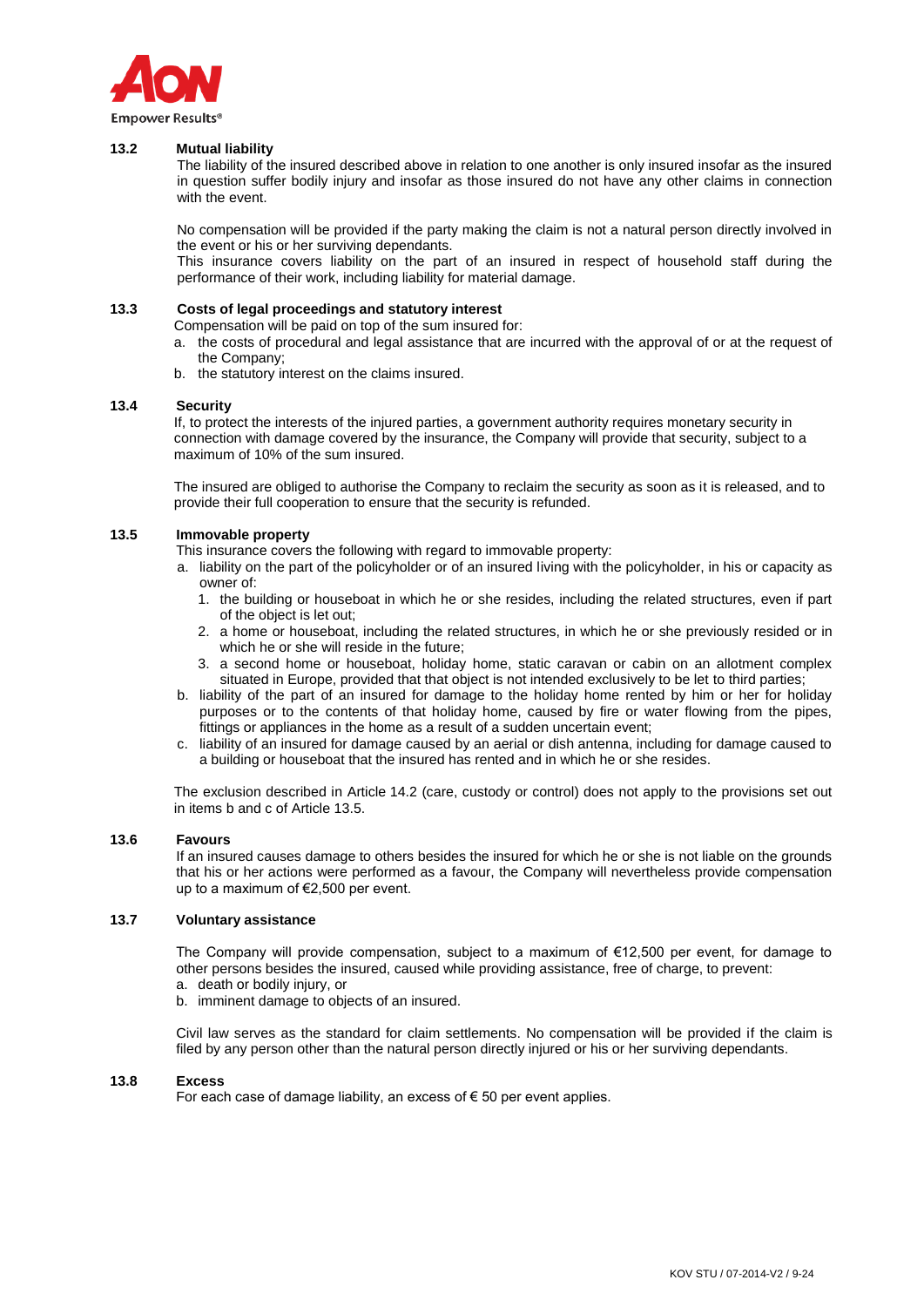

# **Art. 14 Exclusions**

### **14.1 Intent**

This policy does not cover liability:

- a. on the part of an insured for damage caused by and/or stemming from any intentional unlawful act or omission on the insured's part that is aimed at a person or object;
- b. on the part of an insured who is part of a group for damage caused by and/or stemming from any intentional unlawful act or omission, aimed at a person or object, on the part of one or more persons belonging to that group, even where the act or omission was not committed directly by the insured;

The intentional nature of such acts or omissions is not diminished by the circumstance that the insured or, if he or she is part of a group, one or more of the persons belonging to that group, is or are under the influence of alcohol or other substances to such a degree that he or she or they is or are incapable of exercising his, her or their own will.

### **Sexual acts**

This policy does not cover liability:

- c. on the part of an insured for damage caused by and/or stemming from his or her sexual or sexually suggestive acts, whatever their nature;
- d. on the part of an insured who is part of a group for damage caused by and/or stemming from sexual or sexually suggestive acts, whatever their nature, on the part of one or more persons belonging to that group, even where the act or omission was not committed directly by the insured;

### **14.2 Care, custody or control**

- This insurance does not cover liability for damage:
- a. to objects in the care, custody or control of an insured or in the care, custody or control of another person on behalf of the insured:
	- 1. pursuant to a rental, hire-purchase, lease or pledge agreement or usufruct (including the right of use and occupancy);
	- 2. pursuant to the conduct of a primary or secondary business or profession or the performance of paid manual labour except as a favour.
- b. to objects in the unlawful care, custody or control of an insured, unless the insured in question has not reached the age of 14;
- c. to motor vehicles, mobile or static caravans, collapsible caravans, motorboats or sailing boats (including windsurf boards) or aircraft in the care, custody or control of an insured or in the care, custody or control of another person on behalf of the insured;
- d. consisting of and/or stemming from loss or theft of money, negotiable instruments or bank, checking, debit or credit cards in the care, custody or control of an insured or in the care, custody or control of another person on behalf of the insured.

Other instances of liability for damage to objects in the care, custody or control of an insured besides the situations described in items a to d of this Article 14.2 are covered up to a maximum of €12,500 per event.

The coverage for liability for fire or water damage to rented holiday homes, for damage caused by an aerial to the rented building and for damage as a passenger as described in Articles 14.3 (motor vehicles), 14.4 (boats) and 14.6 (aircraft) remains fully applicable.

### **14.3 Motor vehicles**

This insurance does not cover liability for damage caused with or by a motor vehicle of which an insured is the owner, possessor, driver or user.

However, this exclusion does not apply to:

a. passenger risk

liability for damage caused as a passenger of the motor vehicle, including damage to that motor vehicle. However, the provisions set out in Article 13.2 (mutual liability) and Article 14.2 (care, custody or control) remain fully applicable;

- b. household staff liability for damage caused by household staff with or by a motor vehicle that is possessed or owned by none of the other insured besides the household staff, insofar as the policyholder or one of the persons living with him or her as part of his or her household is liable for that damage;
- c. motorised mowers, children's toys etc. liability for damage caused with or by motorised mowers, children's toys and similar consumer items with a top speed of 16 kilometres per hour, or remote-controlled model cars;
- d. electrically assisted pedal bicycles;
- e. trailers, including caravans with a caravan mover, unless hitched to a motor vehicle, where the damage was caused after the trailer was unhitched or came loose and stopped safely off the road.

The coverage described in items a to 3 of this Article 14.3 does not apply insofar as the liability is covered by another insurance policy.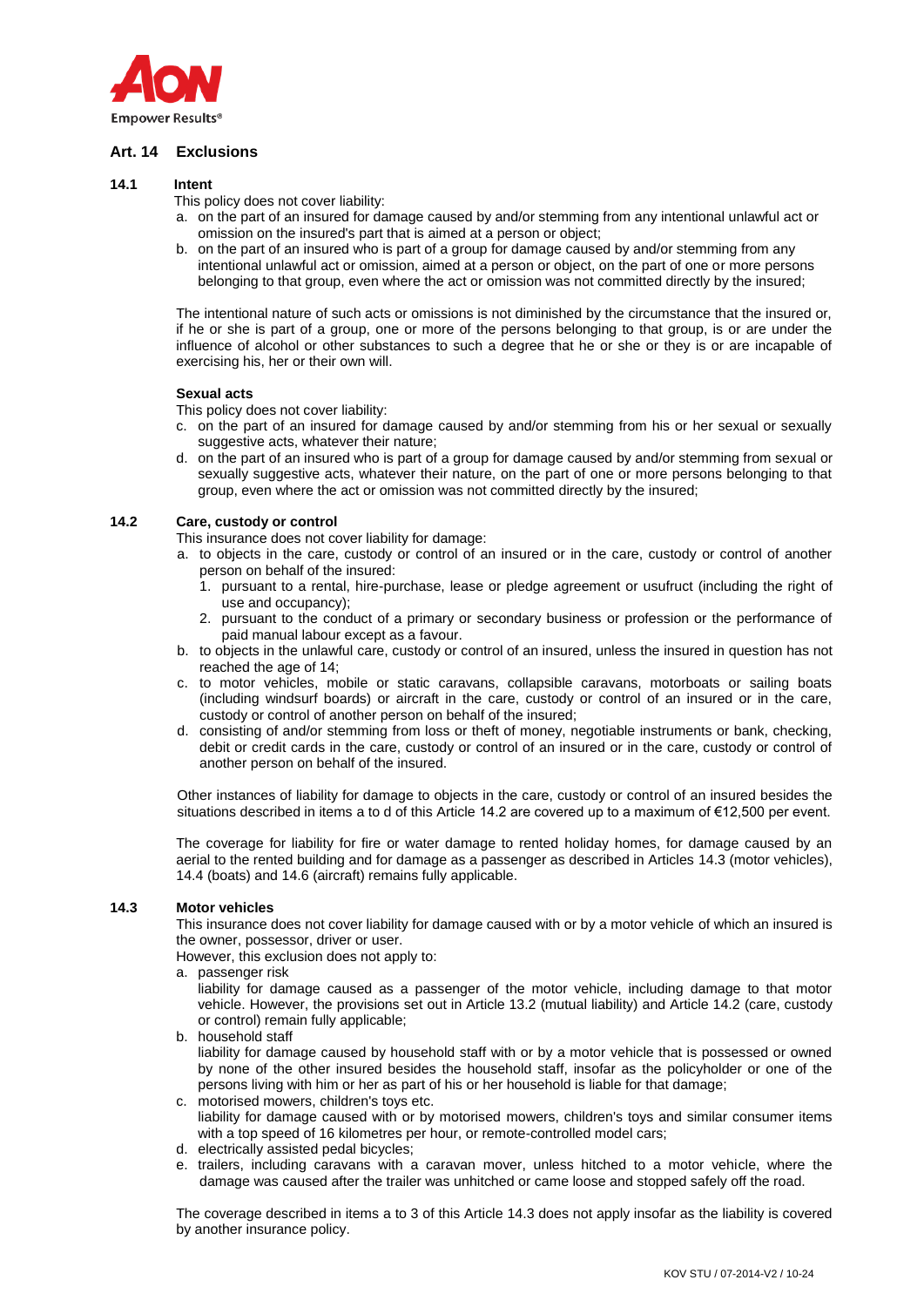

### **14.4 Boats**

This insurance does not cover liability for damage caused with or by a boat for which the operator requires a navigation licence.

However, this exclusion does not apply to:

a. model boats

liability for damage caused with or by remote-controlled model boats, except where those boats are equipped with an outboard motor or other motorised propulsion with a performance in excess of 3 kW (approximately 4 horsepower);

- b. passenger risk
	- liability on the part of an insured as a passenger on a boat, including damage to that boat;
- c. houseboat

liability for damage caused with or by a houseboat on which the insured is resident and that is tied up at its regular mooring, with the related structures.

The coverage described in items a to c of this Article 14.4 does not apply insofar as the liability is covered by another insurance policy.

### **14.5 Joyriding**

This insurance does not include liability for damage caused while joyriding in a motor vehicle or boat. However, this exclusion does not apply if the person who caused the damage has not reached the age of 18.

In deviation from the provisions set out in Article 14.2, this insurance also covers liability for damage to the motor vehicle or boat used for the joyride, subject to a maximum of €10,000 per event.

Joyriding is understood to mean any instance of unlawful use of a motor vehicle or boat without the intention of appropriating that motor vehicle.

This policy does not cover liability:

- a. in cases of theft or misappropriation of the motor vehicle;
- b. in cases of joyriding without violence, if liability insurance has been taken out for the motor vehicle or boat.

### **14.6 Aircraft**

This insurance does not cover liability caused with or by an airplane, model airplane, hang glider, target airplane, parachute glider, airship, model rocket, kite or balloon with a diameter greater than 1 metre when fully inflated.

However, this exclusion does not apply to:

- a. liability for damage caused with or by model aircraft with a maximum weight of 20 kilograms, kites with a maximum surface area of 1.5 m², delta planes, paragliders or parachutists;
- b. liability on the part of an insured as a passenger on an airplane; however, the provisions set out in Articles 13.2 (mutual liability) and 14.2 (care, custody or control) remain fully applicable.

The coverage described in items a and b of this Article 14.6 does not apply insofar as the liability is covered by another insurance policy.

### **14.7 Residence no longer in the Netherlands**

This insurance does not cover liability on the part of an insured who no longer resides in the Netherlands. The insurance ceases to be valid 30 days after the insured's departure.

If the Company is given sufficient notice, the premiums paid for the remainder of the period will be refunded.

### **14.8 Weapons**

This insurance does not cover liability for damage caused:

- a. in connection with the possession and/or use of weapons as defined in the Dutch Weapons and Ammunition Act (*Wet Wapens en Munitie*) for which the insured does not possess a permit;
- b. in connection with the possession and/or use of firearms while hunting (as meant in the Dutch Flora and Fauna Act (*Flora- en Faunawet*)).

### **14.9 Contractual liability**

This insurance does not cover liability on the insured's part that stems from a contractual obligation entered into by or on behalf of the insured.

### **14.10 Geographic scope**

With due observance of the provisions set out in Article 14.7 above (residence no longer in the Netherlands), the insurance is valid worldwide.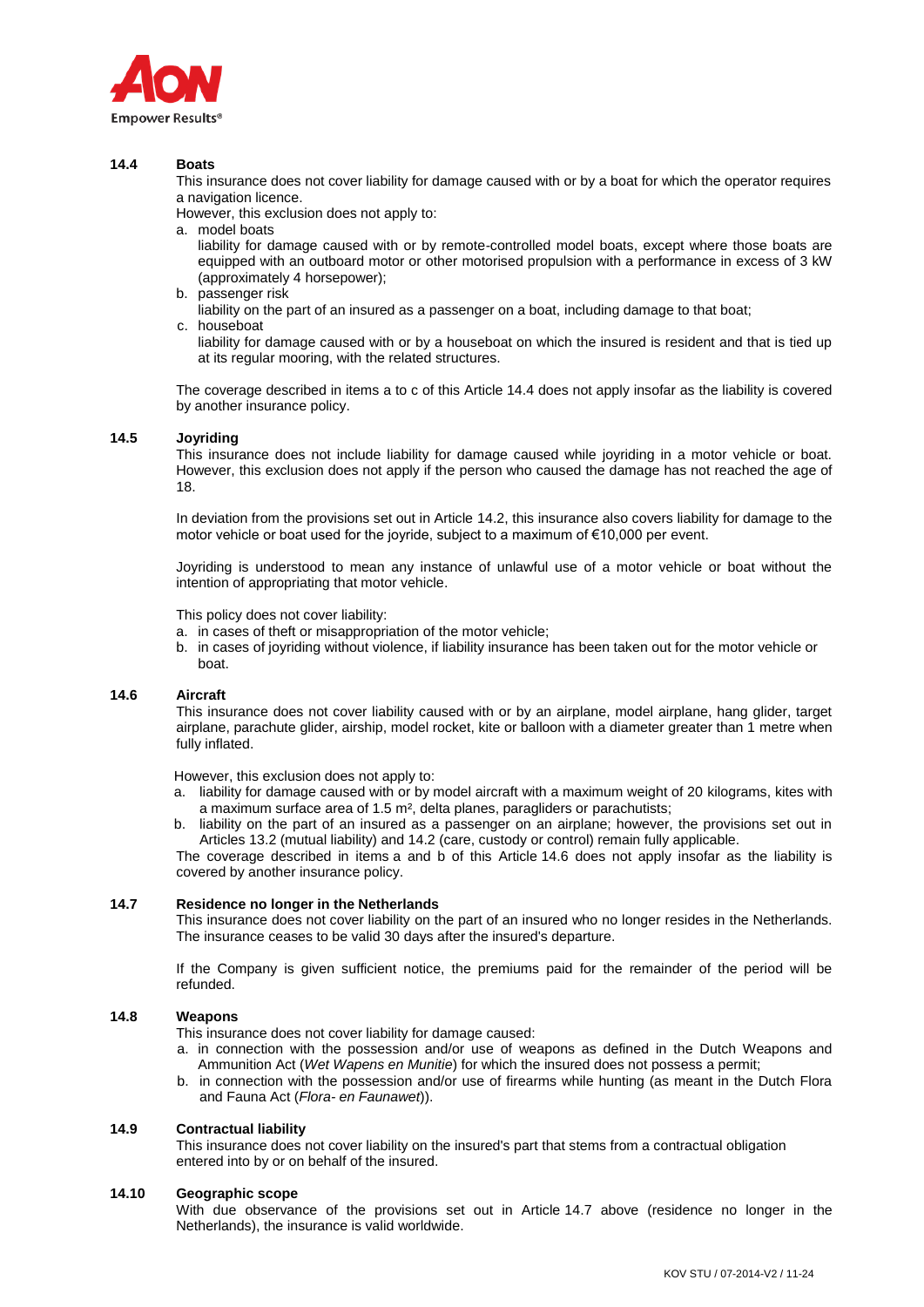

# **Accidents**

# **Art. 15 Definitions**

### **15.1 Beneficiaries**

In the case of an insured's death, the compensation will be paid to the deceased's legal heir or heirs or, if the insured is not married but has a cohabiting life partner whose name has been notified to the Company, to that life partner.

If by law the insured's state accrues to the State of the Netherlands or to estate creditors, no compensation will be paid under this insurance policy.

Compensation will be paid as follows in connection with permanent disability:

- a. in the case of an insured person: to the insured concerned;
- b. the case of an insured household or child/children: to the requesting party/policyholder.

### **15.2 Accidents**

Accidents are defined as sudden and unexpected external effects of violence on the body causing direct bodily injury that can be medically diagnosed.

# **15.3 Accidents are also understood to mean:**

- a. infection, blood poisoning and other illnesses caused by the entry into injuries of pathogens and/or allergens caused by an accident covered by this insurance;
- b. infection by a substance containing pathogens and/or allergens caused by an involuntary fall into that substance; or entering into that substance in an attempt to rescue a person, animal or object;
- c. acute poisoning caused by involuntary inhalation or swallowing of gaseous, liquid or solid substances, with the exception of medical drugs or natural stimulants, except where medically prescribed;
- d. internal injury caused by substances or objects entering the insured's body against the insured's will;
- e. sunstroke, heatstroke, burns, freezing, hypothermia, drowning and asphyxiation;
- f. starvation, thirst, exhaustion and sunburn caused by an insured's isolation resulting from an emergency such as shipwrecking, emergency landing, collapse or flood;
- g. sprains, strains, dislocations or muscle tears, provided that the nature and location of these injuries can be medically diagnosed;
- h. anthrax, ringworm (*trichophyton*), Bang's disease, cowpox, scabies and foot-and-mouth disease;
- i. complications and aggravations stemming solely from first aid or medical treatment necessitated by an accident;
- j. for the insured children: infantile paralysis, though only if this does not arise within 30 days after the insurance commences. The entitlement to payout in the case of death may only be enforced if the death occurs within a period

of 5 years after the infantile paralysis arose;

- k. injury or death of the insured or harm to the insured's health if occurring directly during:
	- 1. a lawful act of self-defence;
	- 2. acts performed to save the insured or other persons, animals or objects;
	- 3. acts performed to avert an imminent threat.

## **Art. 16 Exclusions**

The Company will not pay compensation for accidence caused:

**16.1** by or in connection with intoxicating, narcotic, analeptic or similar substances except as medically prescribed, or by excessive consumption of alcohol.

Excessive consumption of alcohol at the time of the accident is understood to mean that when tested, the blood alcohol content proves to more than 0.5 ‰ or the level of alcohol in the breath of the person tested proves to be 220 micrograms of higher;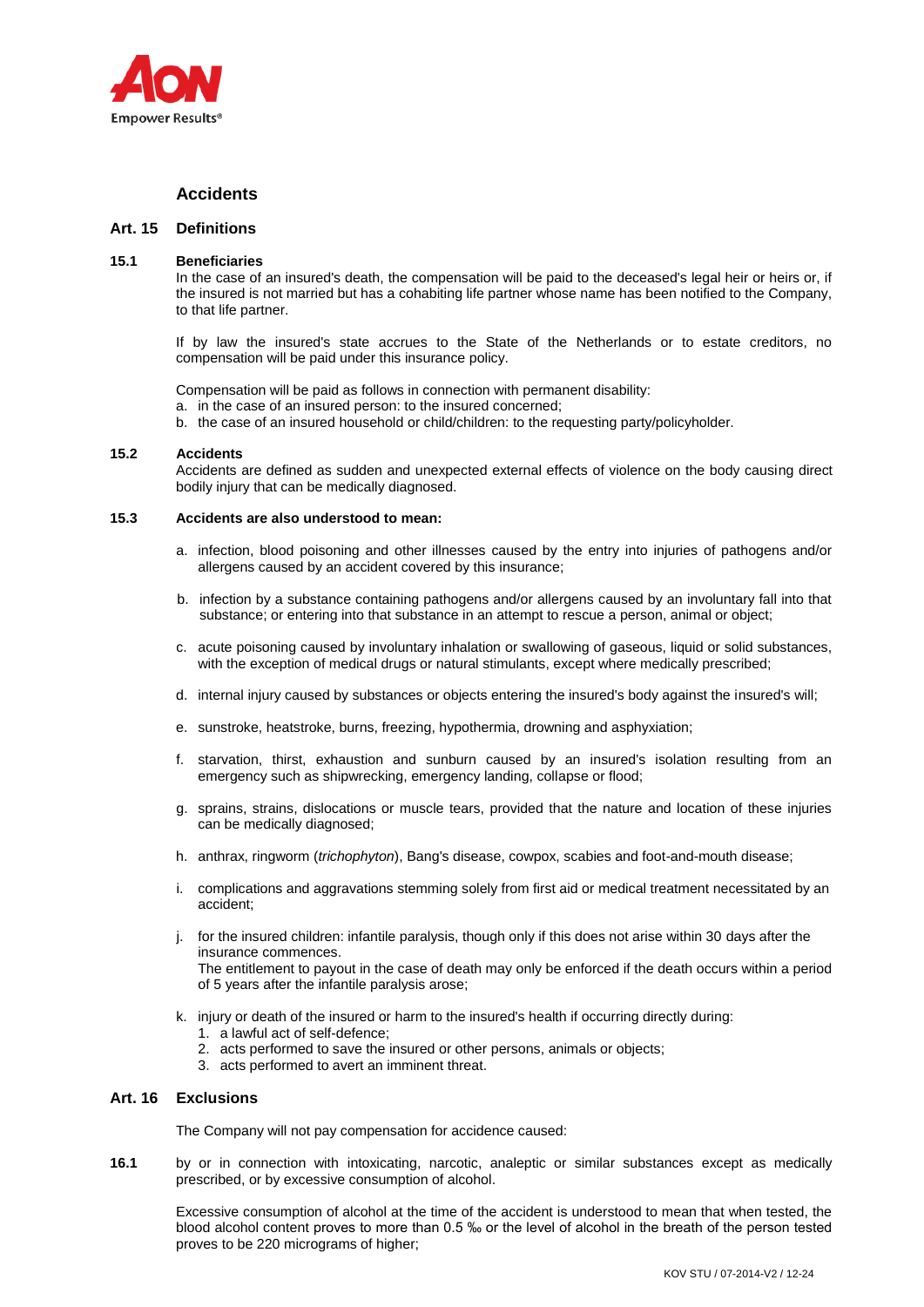

- **16.2** intentionally or with the consent of the insured or a beneficiary;
- **16.3** by hazardous undertakings, unless within reason necessary for the performance of the individual's profession, or fights other than in lawful acts of self-defence (see the definitions in item k of Article 15.3) or in attempts to save oneself or other persons, animals or objects (see the definitions in item k of Article 15.3). This restriction does not apply in respect of children below the age of 18;
- **16.4** while committing or participating in an offence or an attempt at such;
- **16.5** by participation in or practice for speed races with motor vehicles or motorboats or rallies, with the exception of reliability trials, treasure hunt rallies and orienteering rallies in which the element of speed plays no meaningful role;
- **16.6** as a driver of a motor vehicle with an engine displacement of less than 50 cc; this applies only to insured below the age of 16;
- **16.7** as a driver of a motor vehicle with an engine displacement of 50 cc or more; this applies only to insured below the age of 18;
- **16.8** in connection with the use of a motorised airplane in any capacity other than that of a passenger;
- **16.9** exclusions and/or restrictions relating to the insured's eyes: With regard to an insured wearing glasses or contact lenses with a correction of -10 or greater, no compensation whatsoever will be paid for retina detachment in one eye or both eyes, nor for the consequences thereof, unless the eye or eyes were subjected to such a degree of violence as may within reason be expected to result in retina detachment in one eye or both eyes if the structure or refractive power were not defective.

## **Art. 17 Geographic scope**

This insurance provides overage worldwide.

## **Art. 18 Payout for death (category A)**

In the case of the death of an insured as a result of an accident, the Company will pay the sum insured for death.

Any compensation for permanent disability already paid in connection with the same accident will be deducted from the compensation paid for the insured's death. If the compensation paid for permanent disability is more than the compensation for the insured's death, the Company will not seek to recover the difference.

Increased compensation in the case of an insured's death resulting from an accident:

In the case of the death of an insured and his or her partner as a direct and exclusive consequence of one and the same accident, and insofar as both individuals are insured with the Company against death as a direct consequence of an accident, the Company will pay additional compensation of 50% of the two sums insured together, though solely to their underage children, insofar as those children were financially dependant upon them at the time of the accident.

## **Art. 19 Payout for permanent disability (category B)**

- **19.1** In the case of permanent disability of the insured as a result of an accident, the Company will pay out some or all of the sum insured for permanent disability.
- **19.2** Permanent disability is understood to mean complete or partial loss of organs or any part of the body, or complete or partial loss of the functions thereof, that can be medically diagnosed.
- **19.3** The degree of permanent disability will be assessed as soon as the insured's condition will no longer, within reason, improve or worsen, nor lead to death, yet no later than 2 years after the accident. The insured's profession will be disregarded for purposes of assessing the permanent disability.
- **19.4** If the insured dies -- not as a consequence of the accident -- before the degree of permanent disability can be assessed, the Company will pay out the sum that it would have been required to pay for permanent disability, based on reasonable expectations.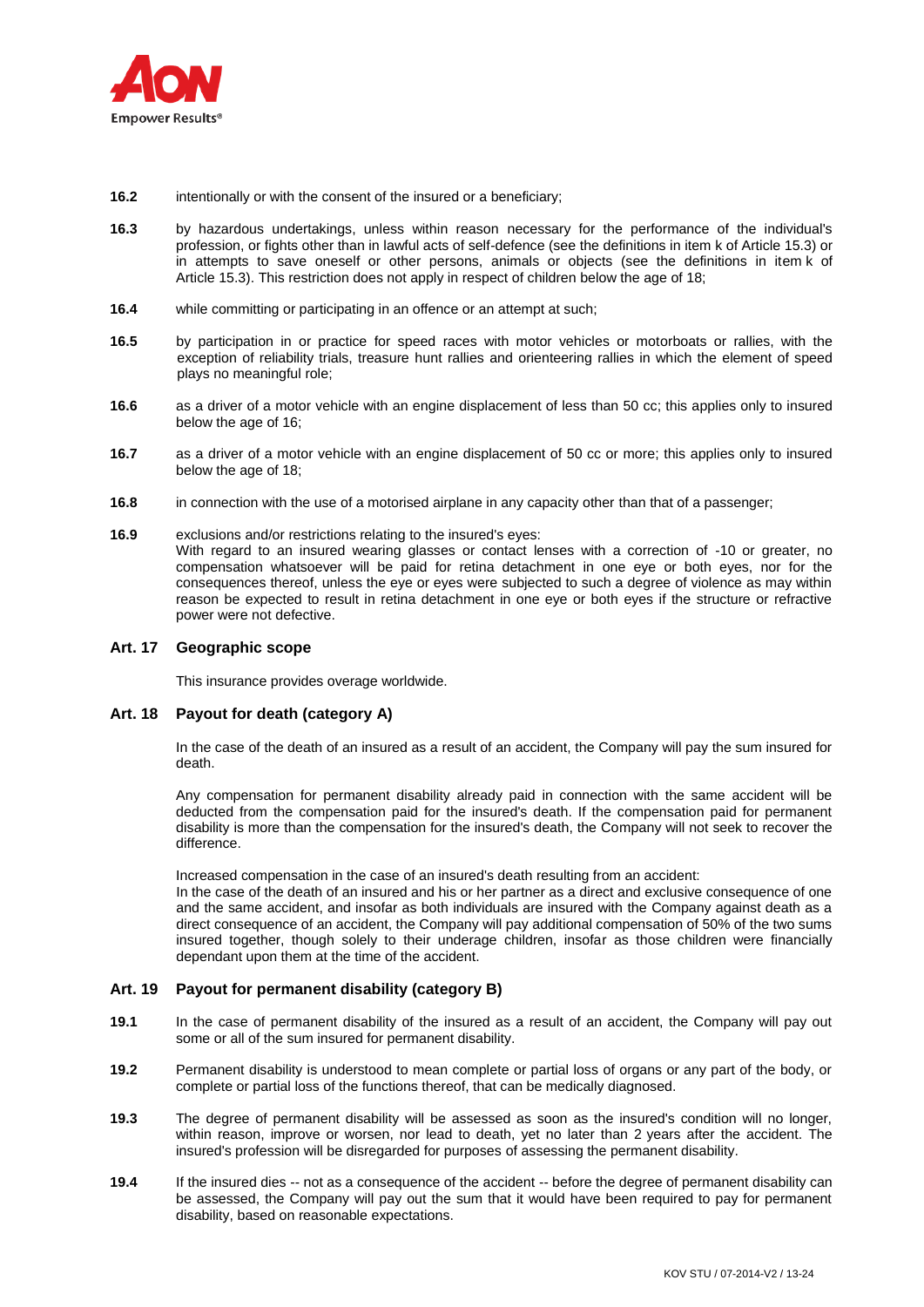

### **19.5 Interest after one year**

If the degree of permanent disability cannot be assessed after a period of one year following the day of the accident, the Company will compensate interest at the level of the statutory interest rate during the period after the 1st year until the permanent disability can be definitively assessed. The interest will be calculated on the sum payable in connection with permanent disability and will be paid together with the compensation. The interest facility applies only while the insured is alive.

### **19.6 Schedule of compensation**

The percentages for compensation of the insured sum set out below will be assessed for general amputation or complete loss of use of:

| general paralysis<br>general loss of mental abilities<br>arm up to the shoulder joint<br>arm up to the elbow joint or between elbow joint and shoulder joint<br>hand up to the wrist joint or arm between wrist joint and elbow joint<br>thumb<br>index finger<br>middle finger or ring finger<br>little finger<br>leg up to the hip joint<br>leg up to the knee joint or between knee joint and hip joint<br>foot up to the ankle joint or leg between ankle joint and knee joint<br>big toe<br>any other toe | 100%<br>100%<br>75%<br>70%<br>65%<br>25%<br>15%<br>12%<br>10%<br>75%<br>65%<br>55%<br>15%<br>5% |
|----------------------------------------------------------------------------------------------------------------------------------------------------------------------------------------------------------------------------------------------------------------------------------------------------------------------------------------------------------------------------------------------------------------------------------------------------------------------------------------------------------------|-------------------------------------------------------------------------------------------------|
| one eye<br>if full compensation has already been provided pursuant to this insurance                                                                                                                                                                                                                                                                                                                                                                                                                           | 40%                                                                                             |
| for one eye, the other eye                                                                                                                                                                                                                                                                                                                                                                                                                                                                                     | 60%                                                                                             |
| both eyes                                                                                                                                                                                                                                                                                                                                                                                                                                                                                                      | 100%                                                                                            |
| hearing in one ear                                                                                                                                                                                                                                                                                                                                                                                                                                                                                             | 25%                                                                                             |
| if full compensation has already been provided pursuant to this insurance                                                                                                                                                                                                                                                                                                                                                                                                                                      |                                                                                                 |
| for one ear, the other ear<br>hearing in both ears                                                                                                                                                                                                                                                                                                                                                                                                                                                             | 35%<br>60%                                                                                      |
| a lung<br>a kidney<br>the spleen<br>sense of smell<br>sense of taste                                                                                                                                                                                                                                                                                                                                                                                                                                           | 30%<br>20%<br>10%<br>10%<br>10%                                                                 |

cervical (or lumbar) acceleration/deceleration injury to the spinal column with no objectively demonstrable symptoms of loss of neurological/neuropsychological abilities and/or objectively demonstrable vestibular complaints 0 to 5%

cervical (or lumbar) acceleration/deceleration injury to the spinal column with neuropsychological and/or vestibular complaints **5** to 15%

In the case of partial amputation or partial loss of the use of a part of the insured's body, a proportionate part of the percentage specified will be assessed. In the case of amputation or full loss of more than one finger on one hand, the payment percentage will in no instance be more than for loss of the whole hand.

- **19.7** In all cases of permanent disability not listed in Article 19.6 other than those listed in the Schedule of Compensation, two percentages will be assessed:
	- a. a percentage specifying the degree of permanent disability, without taking the insured's profession into consideration;
	- b. a percentage specifying the degree of permanent inability of the insured to carry out his or her profession.

Compensation will be based on the percentage that gives the higher amount.

**19.8** The assessment of the percentage of loss or loss of function will be based on objective standards, in accordance with the most recent issue of the 'Guides to the Evaluation of Permanent Impairment' published by the American Medical Association (A.M.A.) and supplements published by Dutch associations of medical specialists.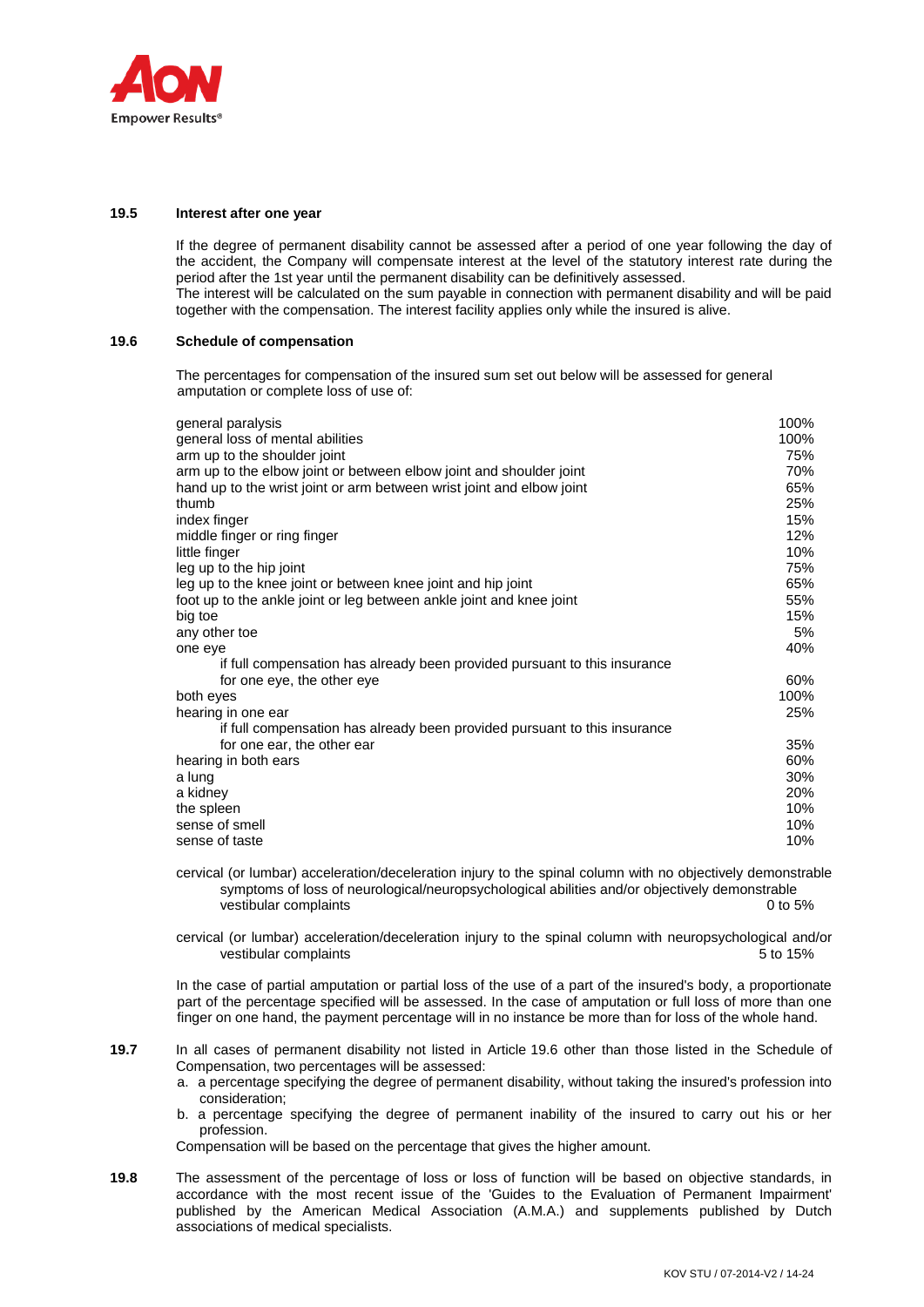

- **19.9** The percentage that will be paid in connection with permanent disability resulting either from a single accident or from multiple accidents while the insurance is valid will in no instance be more than 100%.
- **19.10** If an insured to whom the Company has paid compensation for permanent disability is forced by that disability to choose another course of study, the resulting study costs and other costs will be compensated, within the limits specified in the policy document.

Both the need to change study and the amount of the compensation payable by the Company will be assessed by the Company, in full consultation with the insured. To assess the amount payable, the Company will compare the costs that the insured would, within reason, yet have had to incur in order to complete his or her original course of study if the accident had not occurred with the costs that the insured has already incurred and will, within reason, yet have to incur for his or her new course of study.

### **Art. 20 Influence of pre-existing illness or disability**

- **20.1** Aggravation of the consequences of an accident by illness, ailment or existing disability before the accident will be disregarded for purposes of assessing the degree of permanent disability.
- **20.2** Aggravation of an existing illness as a result of an accident does not entitle the insured to compensation.
- **20.3** For purposes of assessing the degree of permanent disability, any permanent disability existing prior to the accident will be eliminated.
- **20.4** This insurance does not exclude, and therefore covers as an accident, accidents resulting from an illness, ailment or physical or mental condition.

### **Art. 21 Maximum payout**

The compensation will be paid do the parties entitled as described in Article 15.1.

Where multiple insured together are affected at the same time by one and the same insured event, the sum insured for all of them together is subject to a maximum of €1,250,000 per event for at most all categories together.

If, at the time of an insured event, the insured are so many in number that, based on that number and on the compensation to be granted for those insured, the maximum specified above will be exceeded, the sums insured per person will be lowered proportionately to the level of that maximum.

## **Art. 22 Beneficiaries**

The compensation will be paid to the parties entitled as described in Article 15.1.

### **Art. 23 Notification of accidents**

- **23.1** As soon as the policyholder, the insured and/or the successor or successors in title become aware of an accident that may result in the Company paying compensation, they are obliged:
	- a. to notify that accident to the Company immediately, but in any case:
		- 1. in the case of death (category A) 48 hours before the funeral or cremation;
		- 2. in the case of permanent disability (category B) within 90 days after the accident.
	- b. if the notification is made later, the entitlement to compensation only arises if it can be proved to the Company's satisfaction that:
		- 1. the disability is exclusively the consequence of an accident;
		- 2. the consequences of the accident were not aggravated by illness, ailment or an abnormal physical or mental condition; and
		- 3. the insured has complied in all respects with the instructions of the physician in charge.

However, all entitlement to compensation will lapse if the notification is made more than 5 years after the accident occurred;

c. to submit to the Company a signed and written statement about the cause and circumstances of the accident, and a description of the nature and extent of the injury.

### **23.2 The insured is obliged:**

a. To seek medical treatment immediately and to do everything possible to promote a rapid recovery, including by complying with the instructions of the physician in charge;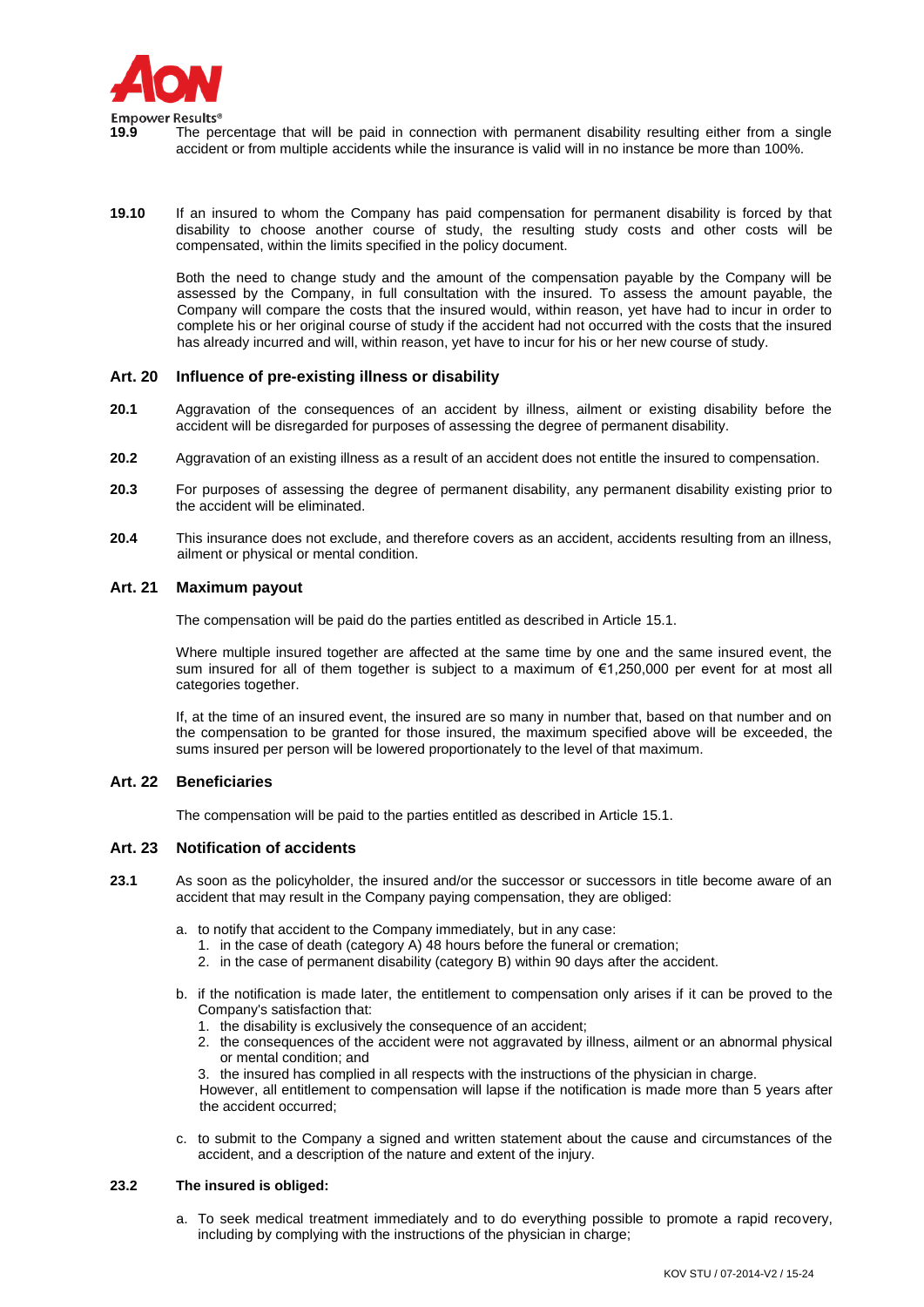

- b. to grant the cooperation required by the Company, for example by submitting to examinations by a physician appointed by the Company (the costs of which are for the Company's expense);
	- c. to notify the Company immediately of his or her full or partial recovery.

#### **23.3 The policyholder, insured and/or successor or successors in title are obliged:**

- a. To provide the Company with as much information about the accident as possible and to grant their full cooperation in obtaining the information required by the Company;
- b. to inform the Company of all insurance policies of which they are aware and that at the moment of the accident relate in full or in part to the same insured compensation;
- c. to grant their consent or cooperation with regard to all measures that the Company deems to be necessary to determine cause of death (for example an autopsy).
- **23.4** The statements provided or yet to be provided by the policyholder, insured and/or successor or successors in title, whether in person or in writing, serve to assess the nature and extent of the accident and injury and to assess the entitlement to compensation.

If the policyholder, insured and/or successor or successors in title have failed to fulfil any of the obligations described in this Article, the Company will not provide compensation, unless those persons can prove that the Company's interests were not prejudiced.

All entitlement to compensation lapses if the policyholder, insured and/or successor of successors in title intentionally submit incorrect information with regard to an accident.

### **Art. 24 End of the insurance/coverage**

In deviation from Article 3, 'End of the insurance', of the applicable General Terms & Conditions, the insurance will also end:

- a. if the Company grants compensation for that insured based on 100% permanent disability;
- b. if the Company has paid out the total sum insured for permanent disability for that insured;
- c. as soon as the Company becomes aware of that insured's death.

## **Permanent travel and cancellation insurance**

This category only applies if the policy document shows that it is included in the insurance.

### **WARNING: Always observe a normal degree of caution; never leave baggage unattended, even in a car. Always read the obligations in the Terms & Conditions for the insurance.**

For **direct assistance**, in the case of admission into a hospital, a serious accident or death, if the private motor vehicle becomes inoperational and/or the driver is incapacitated, in the case of a recall to the Netherlands or replacement accommodation, the insured must immediately contact the

**Emergency Service** (business hours 24/7):

**Telephone + 31 (0) 20 – 5 92 97 91, Fax + 31 (0) 20 – 5 61 88 18.**

See the description of the coverage for:

- the maximum sums insured
- policy excesses and thresholds, if applicable
- the maximum periods of compensation
- the number of persons for which compensation will be provided
- the class of compensation (for example of public transport).

## **General**

### **Art. 25 Definitions**

### **25.1 Emergency service**

Emergency service Mondial Assistance B.V.

a. The Company is the Dutch branch of AGA International SA (trading under the name of Mondial Assistance International SA), having its principal place of business at Poeldijkstraat 4, 1059 VM in Amsterdam, the Netherlands.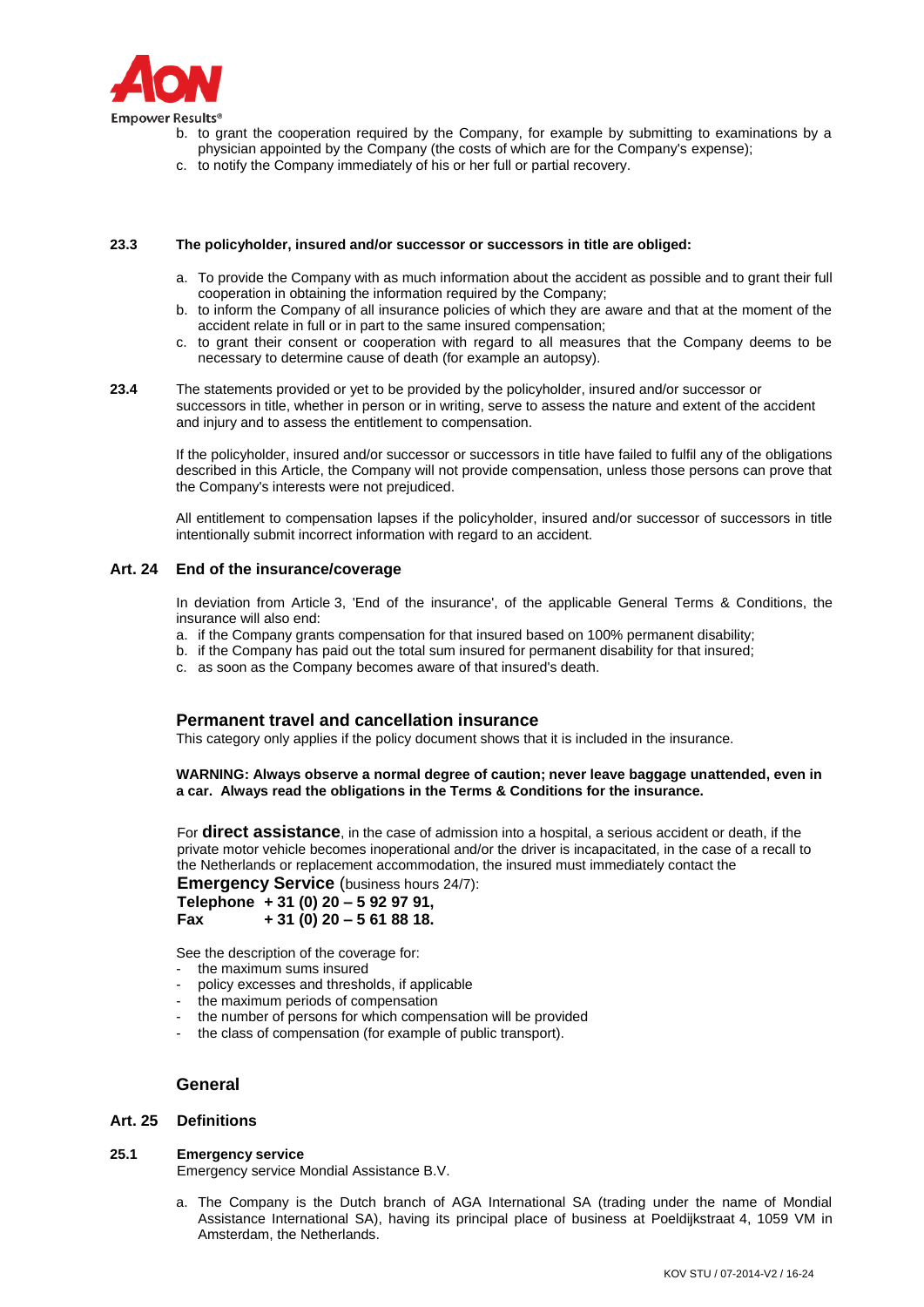

**Empower Results®** 

b. The Company is registered with the Netherlands Authority for the Financial Markets (*Autoriteit Financiële Markten*) under number 12000535 and possesses a permit from the Dutch Central Bank (*De Nederlandse Bank N.V.*).

#### **25.2 Non-standard sports**

Other sports that involve a greater than usual risk, including hunting, mountaineering, rock climbing, abseiling, caving, bungee jumping, parachuting, paragliding, hanggliding, ultralight aviation and gliding.

#### **25.3 Non-standard winter sports**

Winter sports that involve a greater than usual risk, including ice climbing, skeleton, bobsleighing, ice hockey, speed skiing, speedracing, skijoring, ski jumping, ski flying, aerials in freestyle skiing, ski mountaineering, paraskiing and heliskiing.

#### **25.4 Relatives in the1st degree**

Partner, parents and parents-in-law, children and children-in-law, and adoptive and/or step-parents and children.

#### **25.5 Relatives in the 2nd degree**

Brothers and brothers-in-law, sisters and sisters-in-law, adoptive and/or step-brothers and sisters, grandparents and grandchildren.

#### **25.6 Household members**

Partner and/or underage children of the insured.

### **25.7 Underwater sports**

All forms of scuba diving, for which purpose a distinction is made between:

a. Recreational diving

Practising underwater sports within what are commonly considered recreational limits (which include at the minimum a maximum depth of 40 metres).

b. Technical diving Practising underwater sports outside what are commonly considered recreational limits or that involve a greater risk than recreational diving, including decompression, cave diving and wreck diving.

### **25.8 Private travel**

Travel and/or lodging of a recreational nature that are not related to the insured's profession, business, position, studies, work placement or other activities.

#### **25.9 Travelling companion**

A person travelling together with an insured.

### **25.10 Winter sports**

Any sport that depends on snow and/or ice.

### **25.11 Business travel**

Travel and/or lodging related to the insured's profession, business, position, studies, work placement or other activities.

### **Art. 26 Basis**

The Company only covers SOS costs, Baggage and Medical Costs. The maximum coverage that will be provided corresponds to the sums specified in the Specific Terms & Conditions and/or the description of the coverage, with due observance of the related maximum periods specified, for at most the number of persons specified and at most the class specified.

### **Art. 27 Validity in relation to the insured**

- **27.1** The Company will only insure persons who are registered in a Dutch population register and are actually residents of the Netherlands during the period that the insurance policy or policies remain valid.
- **27.2** The partner and/or underage children who are included in the insurance will be regarded as insured both where they are travelling alone and where they travel in the company of the principal insured.

### **Art. 28 Validity based on the nature of the journey**

This insurance is exclusively valid during:

a. Private travel and/or lodging. For purposes of this insurance private travel is also understood to mean travel during which the insured follows a course or performs volunteer work, yet only if the work to be performed is of a commercial, administrative or supervisory nature and is not carried out in connection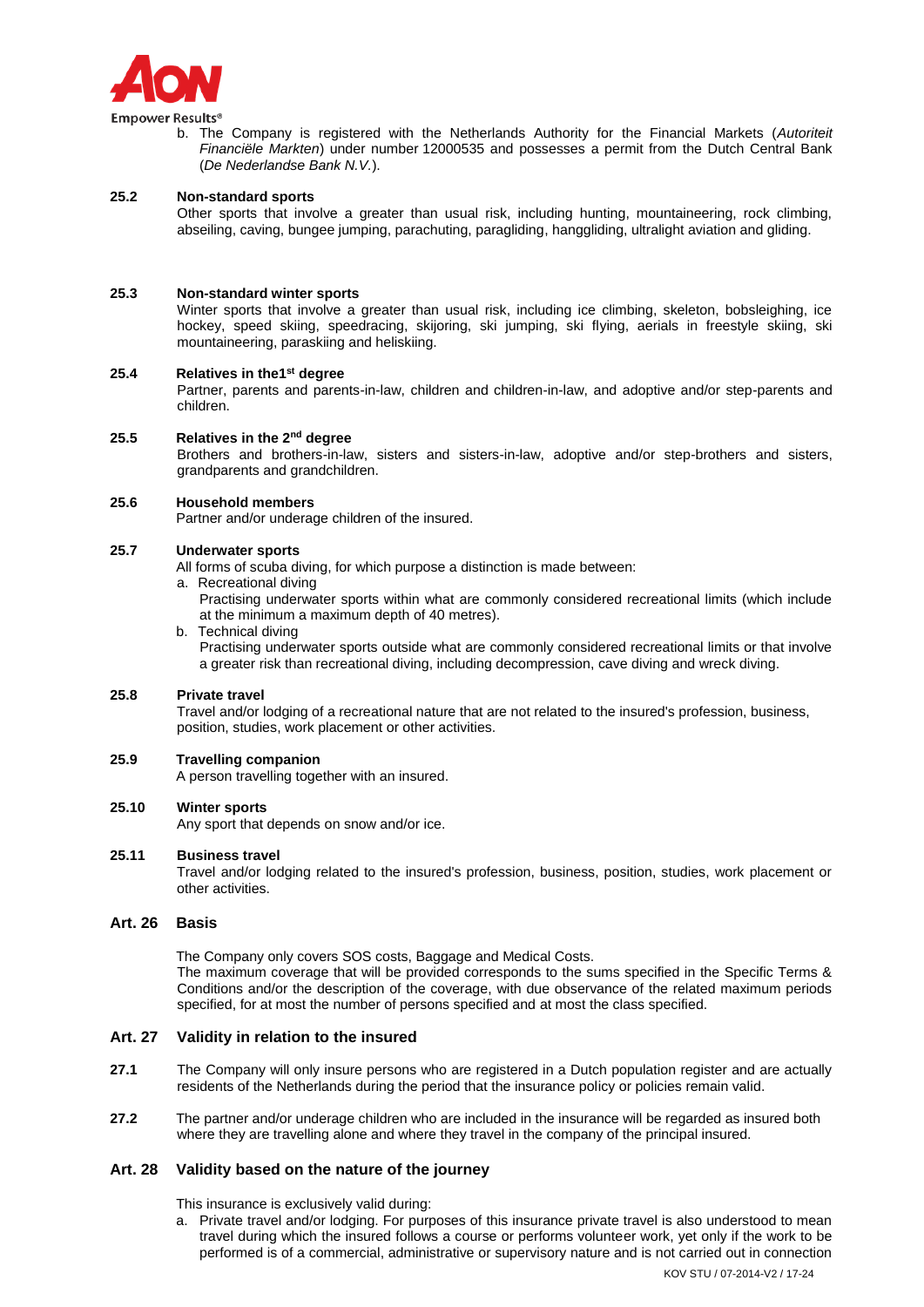

with the insured's profession or position. For the remainder, this insurance is not valid during business travel.

b. Private trips abroad beyond the business visiting address and/or accommodation. However, in such cases the insurance is not valid during the outward journey from or the return journey to the Netherlands.

# **Art. 29 Period of coverage**

While the insurance is valid, the period of coverage commences as soon as the insured and/or his or her baggage leave the home or residence and ends as soon as the insured and/or his or her baggage return there. The period of coverage ends immediately after a period of 60 consecutive days of travel and/or accommodation.

The insured must return to his home/residence in the Netherlands within that time. Deviation from this deadline is only permitted if the public transport with which the insured is travelling is delayed or because of an insured event (except where that event is insured under the category Baggage); in that case, the coverage is automatically extended until the insured's first possibility to return.

# **Art. 30 Geographic scope**

The insurance is valid:

- 1. worldwide;
- 2. in the Netherlands: exclusively and alone in the following cases:
	- a. during trips/stays booked ahead of time, provided that the insured can submit the original booking form at the Company's request. One-day school outings, excursions etc. are not insured;
	- b. during trips not booked ahead of time, provided that those trips last multiple days and provided that a bill for the stay at a hotel, bungalow park or camp site, in the latter two cases not for a permanent spot, can be submitted;
	- c. if the trip and/or the stay in the Netherlands form a direct and integral part of a journey abroad;
	- d. while skiing or snowboarding on brush slopes or practice slopes in the Netherlands. However, this insurance only covers the category Medical Costs. In these cases, neither the travel to and from the destination nor the accommodation during the stay are insured. The insurance is exclusively and only valid during the period that the insured practises the skiing or snowboarding sport.

# **Art. 31 Assistance from the Emergency Service**

- **31.1** In the case of an event insured under a travel insurance policy, the insured is entitled to assistance from the Emergency Service. This assistance includes:
	- a. organisation of transportation (whether required for medical purposes or otherwise);
	- b. provision of the required medical and other assistance during the continued or return journey;
	- c. advice and all assistance that the Emergency Service deems useful or necessary.
- **31.2** The Emergency Service provides its services:
	- a. within reasonable timeframes and in proper consultation with the insured or the person managing his or her affairs;
	- b. insofar as government regulations or other external circumstances do not make this impossible.
- **31.3** The Emergency Service will exert itself and take all actions that may, within reason, be expected from it in order to fulfil the arrangements. In the case of agreements entered into by the insured, specifically in the case of renting replacement transport, the responsibility for fulfilment of the obligations stemming from those agreements lies with the insured.
- **31.4** If costs stemming from the assistance are not covered by the insurance policy, the Emergency Service is entitled to require whatever financial guarantees are necessary.
- **31.5** Except in cases involving errors or failures on its own part, the Emergency Service is not liable for damage resulting from errors or failures of third parties whose services have been contracted for the assistance.

This does not limit the liability of those third parties themselves.

## **Art. 32 Obligations in the case of damage**

**32.1** All claims for compensation/benefits (to at most the amount of the compensation/benefits) transferred to the Company. This is only necessary if the Company has not succeeded to the insured's rights as a result of payment of the compensation/benefits. The insured must submit all proof of those claims to the Company.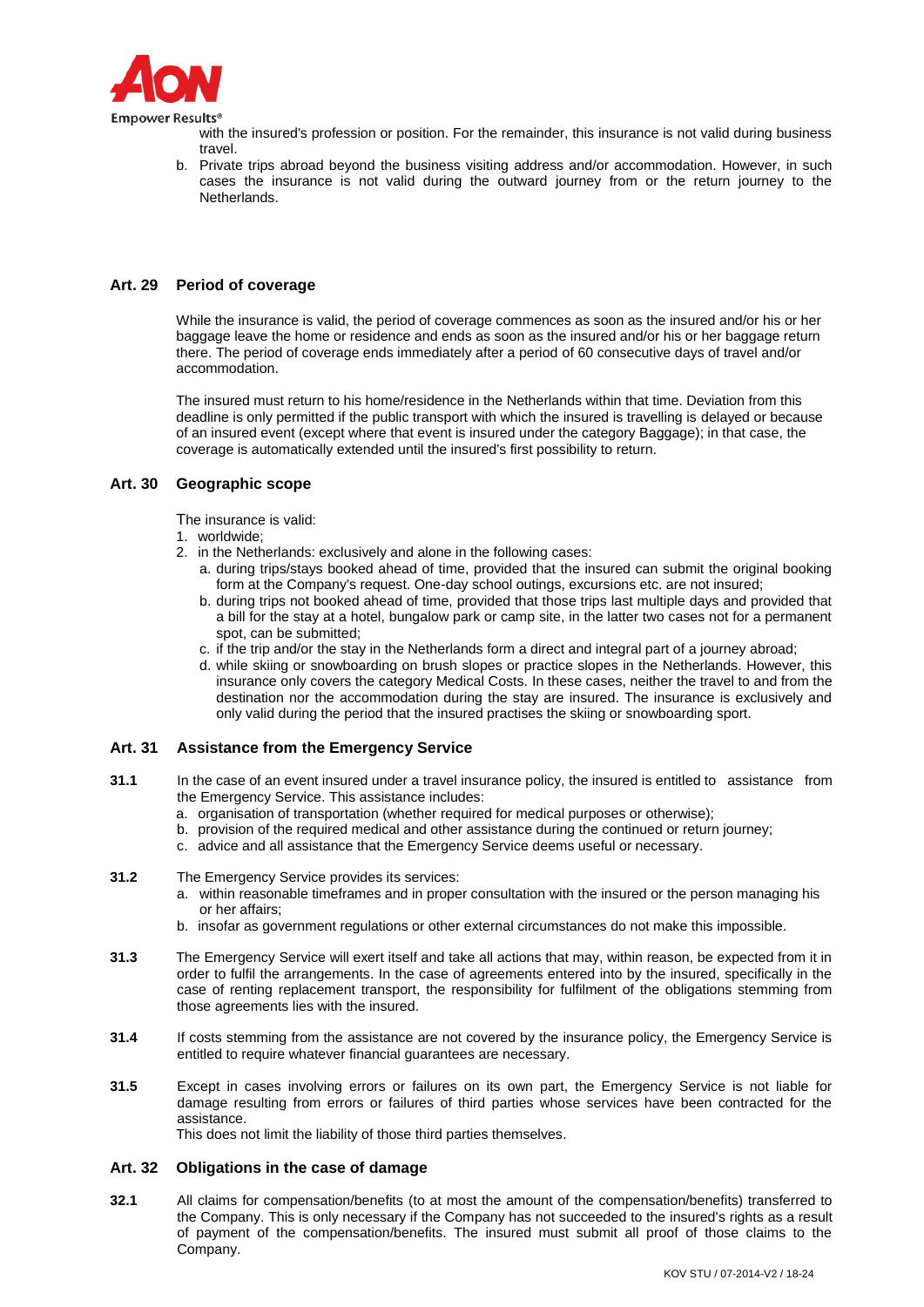

- **32.2** To claim compensation for costs under a travel insurance policy, it is in some situations necessary to obtain prior approval from the Company and/or the Emergency Service to incur those costs. Examples include:
	- a. transportation by ambulance, taxi, air ambulance or any other non-public transport;
	- b. loss of operational capability and/or rental of transportation;
	- c. extra costs for a return journey to the Netherlands;
	- d. replacement accommodation;
	- e. a serious accident;
	- f. admission to a hospital for more than 24 hours;
	- g. death.

In these cases, the Emergency Service must be contacted immediately and the insurance details supplied.

- **32.3** The insured must provide the Company with the original invoices for the medical costs, the costs of car rental, the transport costs and the extra costs of travel and/or accommodation, the original invoices from the foreign undertaker and all other documents that the Company wishes to possess.
- **32.4** The insured must put forth its best effort to recover money from the carrier for his or her unused tickets. He or she must also be able to offer proof to evidence that the extra costs for a return journey and/or accommodation were necessary.

Examples of such proof include the mourning letter or a signed statement from the physician in charge abroad or, if the insured is travelling within the Netherlands, from the physician in charge in the Netherlands.

### **Art. 33 Timeframe within which claims must be reported**

If an event occurs for which a travel insurance policy offers cover, that event must be notified to the Company by the insured or by his or her successor or successors in title within the following timeframe:

- a. if the insured dies: within 24 hours (by telephone, fax or E-mail);
- b. if the insured needs to be admitted to a hospital for more 24 hours: within 7 days after admission (to be notified in writing (by post, fax or E-mail));
- c. in all other situations: within 28 days after the insured's first return to the Netherlands (to be notified in writing (by post, fax or E-mail));
- d. if the claim is not submitted to the Company on time, the Company will not pay the claim unless the insured or his or her successor or successors in title can prove that they cannot be held at fault for the late notification. Without prejudice to other provisions, the entitlement to compensation/benefits lapses irrevocably if the claim report has not been received by the Company within at most 180 days after the event.

# **Art. 34 Exclusions**

- **34.1** This insurance does not cover damage:
	- a. that relates directly or indirectly to or was caused by participation in or deliberately and intentionally attending a hijacking, strike or act of terror by the insured;
	- b. that relates directly or indirectly to seizure and/or forfeiture;
	- c. resulting from participation in or perpetration of punishable offences or attempts at such.
- **34.2** The entitlement to compensation lapses if circumstances were known or existed when the journey commenced that made it probable, within reason, that a claim would be made under the coverage offered by the insurance policy.
- **34.3** The entitlement to compensation/benefits lapses with respect to the entire claim if the insured or his or her successor or successors in title supply incorrect data or facts.
- **34.4** The entitlement to compensation only lapses with respect to part of the claim if the objects and/or documents requested by the Company have not been received within 180 days after the date on which the request was made.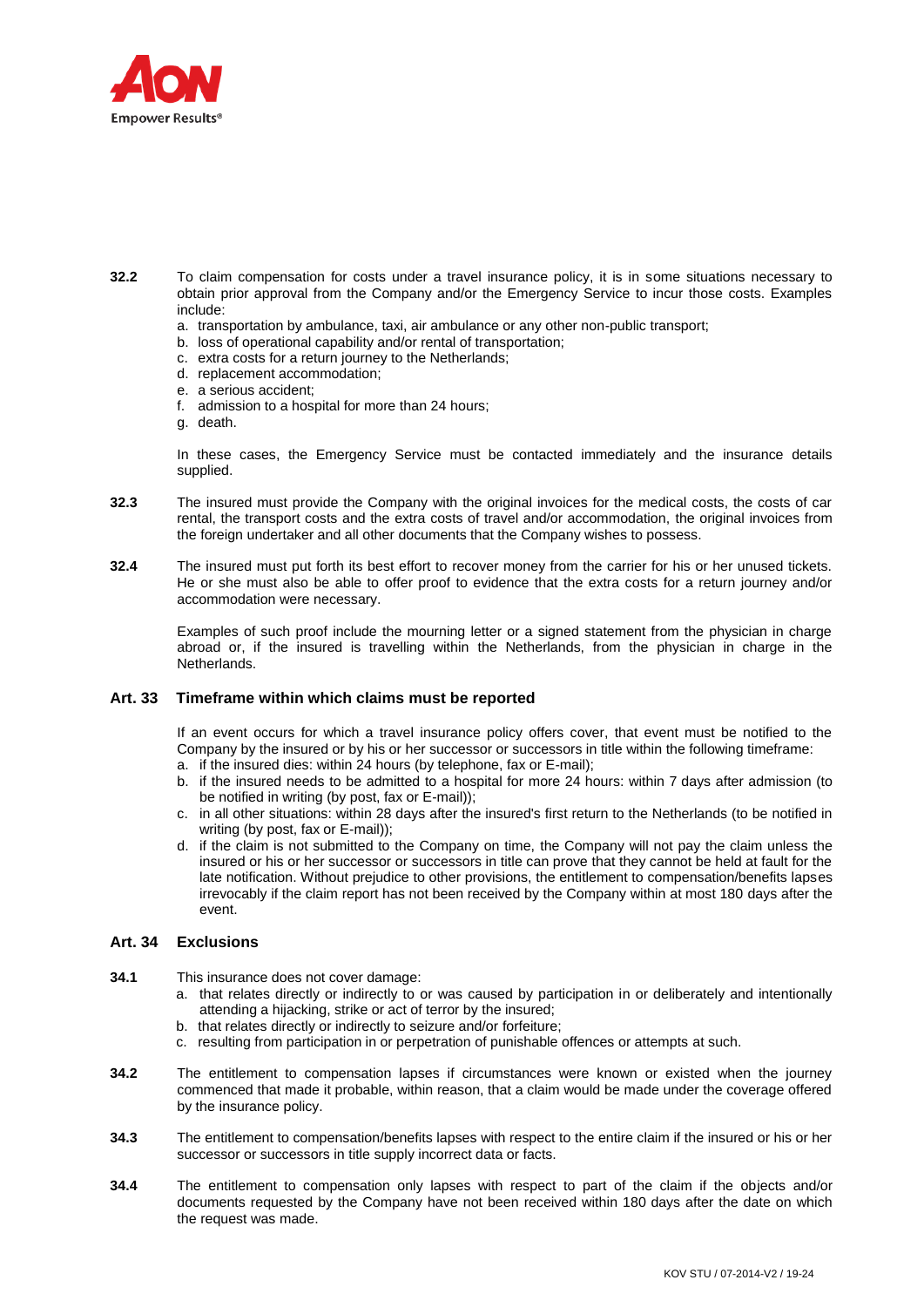

Empower Results<sup>®</sup>

Similarly, the Company does not provide coverage in the following cases or for the following costs or for costs resulting from:

- **34.5** A sick or ailing condition of the insured before or at the moment of the accident, an existing mental or physical defect or ailment, suicide or attempted suicide.
- **34.6** Pregnancy and all related costs, with the exception of costs resulting from complications.
- **34.7** Intent, gross negligence or fault on the part of the insured or of a party who has an interest in the compensation/benefits.
- **34.8** Participation in misdeeds, quarrels, fights, performance of hazardous undertakings, participation in expeditions.
- **34.9** Consumption of alcohol or other narcotic or analeptic substances, including soft drugs and hard drugs.
- **34.10** Violation of the safety regulations of transport companies or other businesses.
- **34.11** The costs of an induced abortion.
- **34.12** If the insured's reasons for travelling abroad include the intention to obtain medical treatment there.
- **34.13** Doing any of the following during the journey:
	- a. participating on balloon flights or underwater submarine trips;
	- b. practising the following sports: boxing, wrestling, karate or other martial arts, jiu jitsu or rugby;
	- c. participating in competitions or preparing for competitions, such as training;
	- d. participating in or preparing for speed tests, record attempts or reliability trials with motor vehicles or motorboats;
	- e. using pleasure boats or other vessels outside territorial waters, or using non-seagoing vessels other than on inland waterways;
	- f. using seagoing vessels outside territorial waters in any capacity other than that of a passenger. This insurance is only valid if the insured is travelling on a seagoing vessel that is fitted for passenger transport, for example a cruise ship.

### **Art. 35 Restrictions**

## **Winter sports/Non-standard sports and winter sports and underwater sports**

This insurance is not valid while the insured is practising non-standard sports or winter sports or technical diving.

This insurance does, however, cover recreational diving and winter sports (that are not non-standard sports or winter sports).

### **Art. 36 Flying risk**

If the insured travels by airplane, he or she is only insured as a passenger, not as a crew member, flight instructor, trainee pilot or parachutist. This insurance is only valid if the insured is travelling on aircraft of a recognised airline company. Those aircraft must be designed for transporting passengers and must utilise official airports.

### **Art. 37 More than one insurance for a single risk**

If multiple travel insurance policies have been taken out with the Company for one insured, the maximum sums that he or she may be compensated are as follows:

| Valuables<br>$\overline{\phantom{0}}$ | €10.000<br>€1.500 |
|---------------------------------------|-------------------|
|                                       |                   |
| - Photo, film and video equipment     | €5.000            |
| - Computer equipment                  | €5.000            |
| - Money and traveller's cheques       | €1.500            |

## **Art. 38 Overlapping insurance policies**

In addition to the provisions set out in Article 3.1, in principle the Company will prepay the damage/costs that fall within the scope of this travel insurance, subject to the condition however that the insured cooperates in transferring to the Company the rights from an insurance policy taken out elsewhere.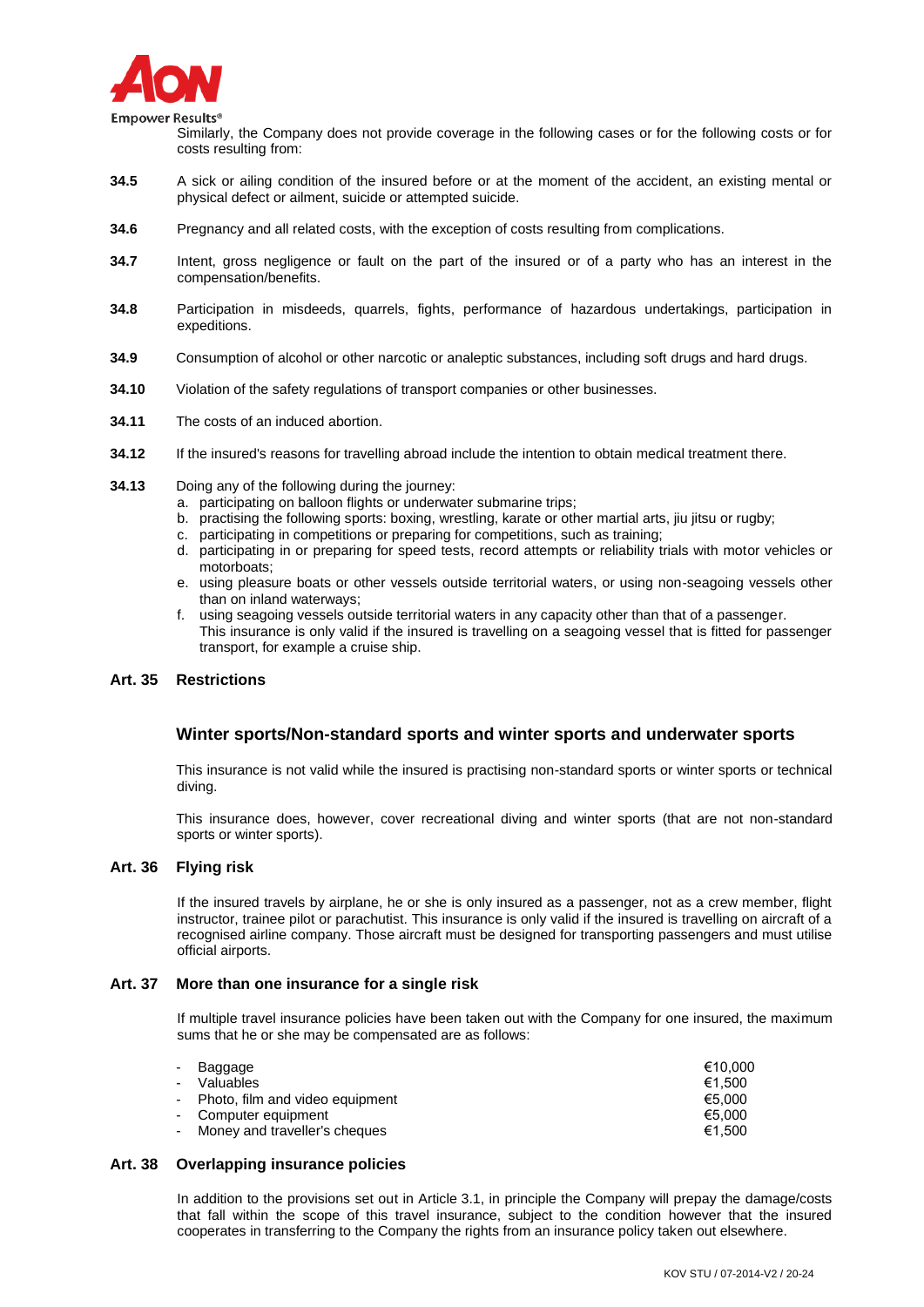

# **Art. 39 Provisions relating to extra travelling and hotel costs**

If the insurance policy offers coverage for 'extra travelling costs' and/or 'extra accommodation costs', the following provisions apply:

- a. 'accommodation costs' are understood to mean the costs of lodging and meals. Costs that the insured would have incurred for necessary meals under normal circumstances will be deducted from the compensation for extra accommodation costs. This deduction will be set at 20% of the reasonable costs;
- b. for 'extra travelling costs': if the insured incurs these costs using his or her private motor vehicle, the compensation specified in the description of the coverage for the insurance policy will be paid.

## **Art. 40 Recovery of uninsured services and/or costs**

If the Company has provided compensation for costs and/or services that it or the Emergency Service incurred or provided and that are not covered by the travel insurance policy (such as, specifically, the costs of the outer coffin), the Company is entitled to recover the costs paid and/or offset them against compensation to be paid in the future. The insured are jointly and severally liable and are obliged to pay the recovered costs within 30 days after having received written notification. If the costs are not paid, the Company will take measures to collect the debt.

# **Cat. I: SOS costs**

### **Art. 41 Illness, accidents or unexplained absence of an insured**

If an insured falls ill or suffers an accident abroad, the Company will pay the following compensation:

- **41.1** To the insured and to his or her household members on the same journey and one travelling companion, subject to the condition that in the opinion of the physician whose services are contracted by the Company these costs are medically necessary and result directly from the illness or accident:
	- a. the necessary extra costs of accommodation during the period covered by the insurance;
	- b. the necessary costs of extra accommodation after the end of the planned duration of the stay; c. the necessary costs of the return journey to the individual's home or residence in the Netherlands by
	- ambulance, taxi or public transport, insofar as these costs exceed those of the return journey originally planned.

If the insured's health prevents him or her from travelling by ambulance, taxi or public transport, the costs of the return journey to the Netherlands by air ambulance will be compensated. This method of travel is only insured if the Company grants its prior consent.

The medical necessity of returning by air ambulance will be established by the physician whose services the Company has contracted, in consultation with the physician in charge abroad. Without prejudice to other situations, medical necessity will be deemed to exist if return by air ambulance may save the insured's life, reduce the chances of disability and/or prevent disability.

If the insured is entitled to compensation for return by air ambulance, he or she is not entitled to compensation for extra travelling costs as described above. However, the Company will compensate the costs of transportation from the foreign hospital to the airport and from the Dutch airport to the hospital (including costs of medical supervision). If the insurance was taken out and/or became effective while the insured was already receiving medical treatment outside the Netherlands, these costs will not be compensated.

- **41.2** To the insured's household members on the same journey and one travelling companion: If the insured is required to stay in hospital owing to illness or accident: the extra costs of transport needed for visiting the hospital.
- **41.3** To the insured's household members*:*

If the insured's life is in danger as a result of illness of accident, according to a statement from the local physician in charge:

- a. the costs of travelling from the Netherlands and the return journey to the Netherlands by public transport;
- a. the necessary costs of accommodation.
- **41.4** To the insured or his or her successor or successors in title The costs that according to a statement from the local competent authorities must be incurred for searching for and/or rescuing the insured if the insured is missing. These costs will also be compensated if the competent authorities suspect that an accident has occurred.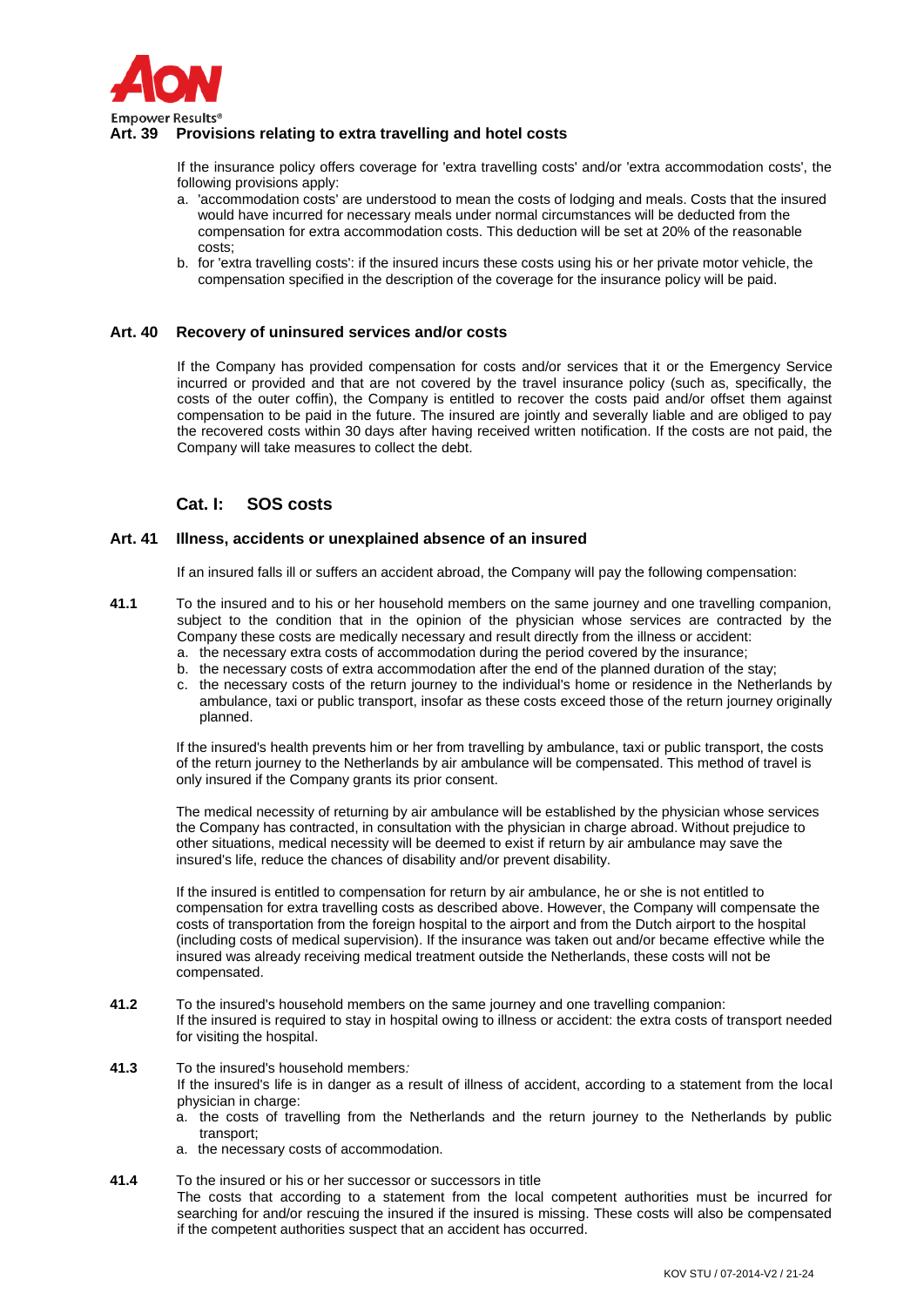

# **Art. 42 Death of an insured**

If the insured dies while abroad as a result of illness or accident, the Company will provide the following compensation:

- **42.1** To the insured's successor or successors in title: the costs of transporting the insured's remains to his or her last residence in the Netherlands, including the costs of the inner coffin and the costs of the documents needed for the transportation.
- **42.2** To the insured's household members on the same journey and one travelling companion: The necessary costs of the return journey to the individual's home or residence in the Netherlands by public transport, insofar as these costs exceed those of the return journey originally planned.
- **42.3** To the insured's successor or successors in title or household members: If the insured's remains are not taken to his or her former residence, the Company will compensate the costs of the funeral (or cremation) abroad and the insured's household members' costs of travelling from the Netherlands, subject to a maximum of the sum that would have been compensated for transporting the insured's remains to the town or city where the deceased insured lived.

### **Art. 43 Additional compensation**

The Company will also compensate telecommunication costs: the necessary telecommunication costs arising in connection with an event insured in this category.

# **Cat. II Baggage**

## **Art. 44 Scope of the coverage**

'Baggage' is understood to mean the baggage that the insured takes on his or her journey for personal use.

If the insured baggage is damaged as a result of theft, loss or harm, the Company will compensate that damage, up to at most the sum insured as specified in the description of the coverage. In the case of damage to or loss of an insured object with accompaniments, only one insured may claim compensation.

While the insurance is valid, the insured also has coverage for damage to baggage sent after the insured by boat, train, bus or airplane with confirmation of receipt.

The baggage described in Article 44.1 and Article 44.2 is subject to the maximum sums insured specified in the description of the coverage, with due observance of any thresholds noted there and of the following provisions:

- **44.1** Digital/electrical appliances, which are understood to mean:
	- a. photo, film, video/DVD equipment, including any accompanying video, audio or information carriers;
	- b. audio and video equipment, which is also understood to mean music carriers including iPods and MP3 players and navigation equipment not built into the car;
	- c. computer equipment: computers (including organisers) including peripheral equipment, software and accompanying video, audio and information carriers;
	- d. telecommunication equipment, including mobile telephones (including smartphones and iPhones) with accompanying equipment, including where fitted with a photo or video camera.

For photo, film, video/DVD and computer equipment, all objects that together form a set of gear are regarded as a single insured object, such as cameras, lenses, filters, tripods, lighting equipment, recorders, camera bags etc.

- **44.2** Other baggage including:
	- e. valuables: jewellery, watches, furs, objects made from gold, silver or platinum, gemstones, pearls, viewers and other valuables;
	- f. contact lenses and glasses;
	- g. car-mounted audio and video equipment, which is understood to include video/DVD equipment built into the car and navigation equipment built into the car;
	- h. musical instruments: musical instruments with accompanying equipment (with the exception of drum skins, strings and mouthpieces);
	- i. travel documents: e.g. driving licences and registration certificates, number plates, travel papers purchased specifically for use during the journey, identity papers, tourist cards, passports, laissezpassers, ski passes and visas. The costs of purchasing new documents will be compensated, with the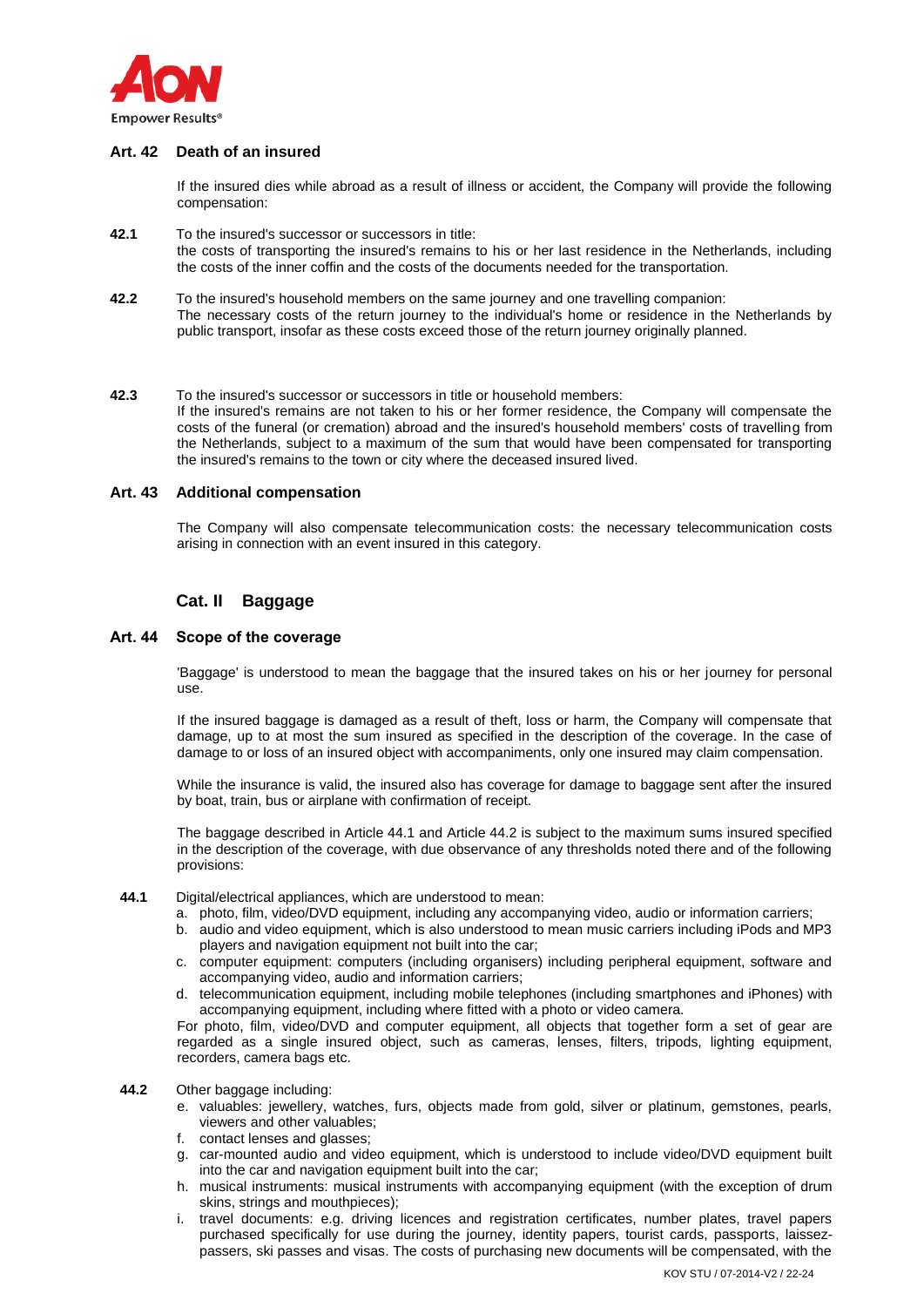

exception of the costs of travelling, accommodation and telecommunications;

- j. dental and other prosthetics and hearing aids: dental and other prosthetics, dental braces, false teeth, dental crowns and hearing aids;
- k. tools and spare parts for vehicles;
- l. bicycles and accompanying equipment, inflatable and collapsing boats with accompanying equipment, surfboards with accompanying equipment, roof racks, ski boxes, snow chains and jetbags;
- m. medical equipment. Medical equipment will be compensated including costs of repairs;
- n. owned or rented sports gear used for practising sports or winter sports.
- o. underwater sports gear: owned or rented underwater sports gear. However, underwater cameras and diving computers are included in the equipment described in Article 44.1.

Baggage is also understood to mean:

- p. money: this includes traveller's cheques and prepaid chip cards. If the insurance includes this coverage, the amount specified in the description of the coverage applies on top of the sum insured for Baggage;
- q. goods purchased during the trip;
- r. gifts for third parties: goods that the insured purchased before or during the trip that are intended as gifts/presents for third parties.

# **Cat. III Medical Costs**

## **Art. 45 Scope of the coverage**

The Company will compensate the medical costs that the insured is forced to incur as a result of an illness or ailment arising or an accident occurring while the insurance is valid, up to at most the sum insured as specified in the description of the coverage. Medical costs only include:

- a. the fees of physicians and specialists;
- b. the costs of hospital admission;
- c. the costs of operations and use of an operating theatre;
- d. the costs of X-rays and radioactive radiation prescribed by the physician;
- e. the costs of medicines, bandages and massages prescribed by the physician;
- f. the costs of medically necessary transportation (which includes transportation from ski slopes) of the insured to and from physicians and the nearest hospital.

These costs will only be compensated if the physician, specialist or hospital are recognised by the competent authorities.

## **Art. 46 Compensation of medical costs abroad**

The Company will provide compensation for:

- **46.1** The costs of medical assistance abroad listed in Article 45. This compensation commences on the day that the treatment starts and continues until the first possible moment of the insured's return to the Netherlands. The insured is in no instance entitled to compensation for more than 365 days.
- **46.2** Forearm or underarm crutches or wheelchairs purchased or rented at medical prescription, if these costs are incurred within 90 days after the illness arose or the accident occurred.
- **46.3** The costs of prosthetics (with the exception of dental prosthetics), if the insured is required to purchase them abroad as a result of an accident and based on a specialist's prescription.

### **Art. 47 Compensation of medical costs in the Netherlands**

The Company will provide compensation for:

- **47.1** The costs of medical assistance listed in Article 45:
	- a. if the insured falls ill or is involved in an accident in the Netherlands while travelling from the Netherlands to his or her foreign destination or during the return journey to the Netherlands;
	- b. if the policy covers winter sports and the medical costs stem from an accident that happened to the insured while skiing on a brush slope or practice slope;
	- c. incurred while the insurance is valid during trips in the Netherlands for which the insurance policy offers coverage.